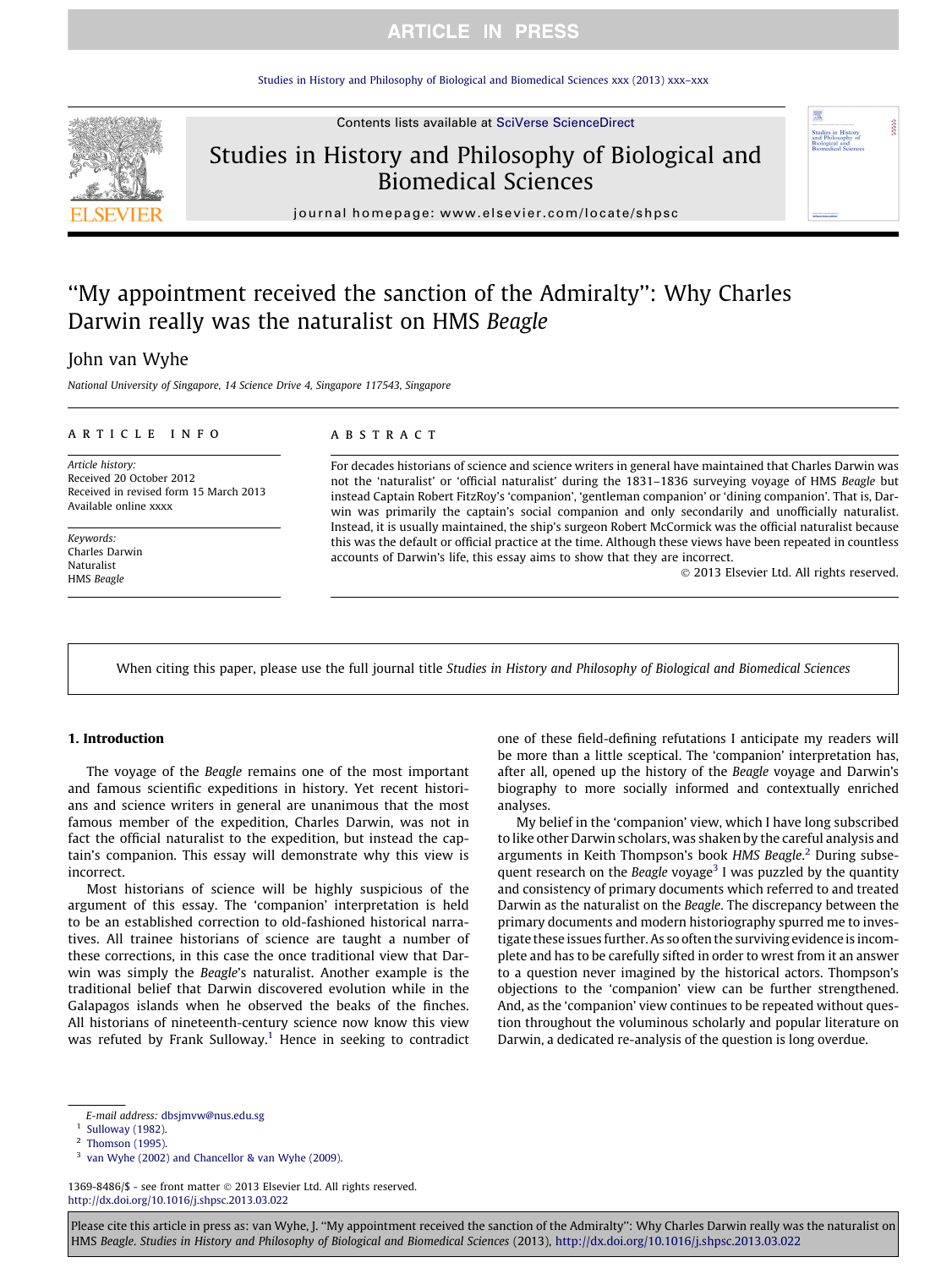#### 2. How Darwin became 'unofficial' naturalist

In the earliest literature Darwin was referred to as the Beagle's 'naturalist'. Most famously, The origin of species (1859) opens with the words 'When on board H.M.S. 'Beagle,' as naturalist...'.<sup>4</sup> In his Autobiography, first published in expurgated form in 1887, Darwin wrote 'I joined the Beagle as naturalist' and 'On returning home from my short geological tour in North Wales, I found a letter from Henslow, informing me that Captain Fitz-Roy was willing to give up part of his own cabin to any young man who would volunteer to go with him without pay as naturalist to the Voyage of the Beagle.'<sup>5</sup> Also in Life and letters (1887) Francis Darwin wrote '...[Darwin] received the offer of appointment as Naturalist to the Beagle.'<sup>6</sup> In the 1940s Nora Barlow, in her pioneering work on the voyage, wrote 'The story of how Charles Darwin came to be entered on the books of H.M.S. Beagle as naturalist on the long voyage of circumnavigation has often been told.'7

The first reference to Darwin as 'official naturalist' in print was at least as early as 1914 though the phrase did not became at all common until the 1950s.<sup>8</sup> The advent of Darwin as 'unofficial naturalist' came in a 1969 article by Jacob W. Gruber. Gruber's article deserves closer scrutiny to see how this significant change of historical interpretation was established. Gruber argued that: '...Darwin was not, in fact, the only naturalist to the Beagle; that he was a kind of functional 'supercargo' whose ultimate contributions far exceeded any prior expectations; and that the position of naturalist was initially filled, and probably officially, by the expedition's surgeon, Robert McCormick who, in assuming the position, was acting within a developing tradition of governmentally sponsored scientific research.'<sup>9</sup>

Gruber used the term 'unofficial' naturalist to describe Darwin. However the only evidence Gruber provided for Darwin being, in fact, 'unofficial' was the long-overlooked possibility that the ship's surgeon, Robert McCormick (1800–1890), might have been the official naturalist because of a 'developing tradition', until McCormick left the expedition in April 1832. Gruber argued that it was normally the case in the early nineteenth century that a ship's surgeon was the official naturalist. Hence, by this reasoning, McCormick, and not Darwin, was the official naturalist on the Beagle. Gruber concluded that 'Darwin's position on board the Beagle, then, was essentially that of a private passenger and companion to the Captain whose presence had official sanction, but whose role was an anomalous one.<sup>10</sup> Since Gruber's article, and on its authority, McCormick is routinely referred to as the 'official naturalist' of the Beagle.<sup>11</sup>

However what remained unsubstantiated by Gruber and subsequent writers is this: if the ship's surgeon was normally the naturalist, was this specifically the case on the Beagle or not? Clearly so specific a conclusion as to whether McCormick or Darwin was the naturalist must have more evidence than a generalization about what was normally the case. To my knowledge no evidence has been presented that McCormick actually was, at any stage, termed the naturalist on the Beagle. In fact, it will be shown below that even the general statement that a ship's surgeon was by default the official naturalist, despite many repetitions by historians of science, is simply incorrect. It is correct to say that a ship's surgeon was often the naturalist, but this was by no means the default position or Admiralty policy as will be shown below.

Indeed there are good reasons to conclude that McCormick was not the Beagle's naturalist. Captain FitzRoy, in a 16 November 1837 letter of remonstrance to Darwin after the voyage for not acknowledging the generous assistance of the officers of the Beagle, reminded Darwin: 'Perhaps you are not aware that the ship which carried us safely was the first employed in exploring and surveying whose Officers were not ordered to collect—and were therefore at liberty to keep the best of all—nay, all their specimens for themselves.<sup>12</sup> That is, according to FitzRoy, the *Beagle's* orders were unique in that no officer, which includes the surgeon, was ordered to collect natural history specimens. Why did the Beagle have such unique orders? It seems plausible that it was because the Admiralty sanctioned Darwin to travel in the capacity of naturalist (see below). Furthermore, the particular terms of Darwin's appointment may explain why he was not specifically named in the ship's instructions.<sup>13</sup>

Secondly, McCormick's replacement as surgeon, Benjamin Bynoe (1804–1865) was never and is never referred to as the 'official' naturalist and no evidence has been found to suggest that he was. Yet if McCormick was the official surgeon-naturalist why would not his successor to the post of surgeon also be the official naturalist? The surgeons on the ships Adventure and Beagle on the first voyage (1826–1830), J. Tarn and E. Bowen, were also not called naturalists. Also aboard the Adventure was J. Anderson a 'Botanical Collector'.<sup>14</sup> So there were two ship's surgeons on the first voyage of the Beagle and two ship's surgeons during her second voyage never referred to as naturalists, though clearly they and other officers made natural history collections.

Several writers have argued that McCormick's interest in natural history collecting shows that he was or believed himself to be the 'official' naturalist of the voyage.<sup>15</sup> It is important to stress that no historical evidence referring to McCormick as the naturalist has ever been presented. Natural history collecting on the Beagle was not limited to surgeons or Darwin. In addition to Darwin, we know that FitzRoy, Bynoe, Lieutenant Bartholomew James Sulivan, Assistant surgeon William Kent, Darwin's servant Syms Covington, Fitz-Roy's personal steward Harry Fuller, ship's clerk Edward Hellyer and probably other officers and crew made natural history collections.16

FitzRoy recollected that it was during the first voyage (on board a ship with a surgeon) that he experienced the following desideratum:

There may be metal in many of the Fuegian mountains, and I much regret that no person in the vessel was skilled in mineralogy, or at all acquainted with geology. It is a pity that so good

<sup>&</sup>lt;sup>4</sup> [Darwin \(1859\)](#page-9-0). All of the works of Darwin, FitzRoy and some others cited here are reproduced on Darwin Online edited by [van Wyhe \(2002\).](#page-10-0)

<sup>5</sup> [Darwin \(1887, Vol. 1, pp. 45, 58–59\)](#page-9-0).

<sup>6</sup> [Darwin \(1887, Vol. 1, p. 190\).](#page-9-0)

[Barlow \(1945, p. 24\).](#page-9-0) See also [Barlow \(1958, p. 226\).](#page-9-0)

<sup>&</sup>lt;sup>8</sup> The expedition was declared to be "entirely for scientific purposes," and Charles Darwin sailed on board as official "Naturalist".' [Dampier & Dampier \(1912, p. 194\).](#page-9-0) See also [Ayres \(1932, p. 33\) and Atkins \(1976, p. 18\).](#page-9-0)

<sup>&</sup>lt;sup>9</sup> [Gruber \(1969, p. 266\)](#page-9-0).

<sup>10</sup> [Gruber \(1969, p. 270\)](#page-9-0).

<sup>11</sup> See for example [Brent \(1981, p. 362\), Desmond & Moore \(1992, p. 110\), Thomson \(1995, p. 138\), Browne \(1995, p. 203\), Camerini \(1997, p. 361\), Livingstone \(1997, p. 30\),](#page-9-0) [Ghiselin \(2009, p. 98\) and Steel \(2011\).](#page-9-0)

<sup>&</sup>lt;sup>12</sup> [Burkhardt et al. \(1985\)](#page-9-0) (hereafter CCD), 2:58.

<sup>&</sup>lt;sup>13</sup> The instructions for the voyage are printed in FitzRoy (1839, Vol. 2, pp. 22-40).

<sup>14</sup> [King \(1839, Vol. 1, p. xii\).](#page-9-0)

<sup>&</sup>lt;sup>15</sup> Some of the most detailed accounts are [Stanbury \(1982\) and Browne \(1995\).](#page-9-0)

<sup>16</sup> [Porter \(1985, p. 979\).](#page-9-0) For Kent see: [Darwin \(1834\)](#page-9-0) in [van Wyhe \(2002\).](#page-10-0)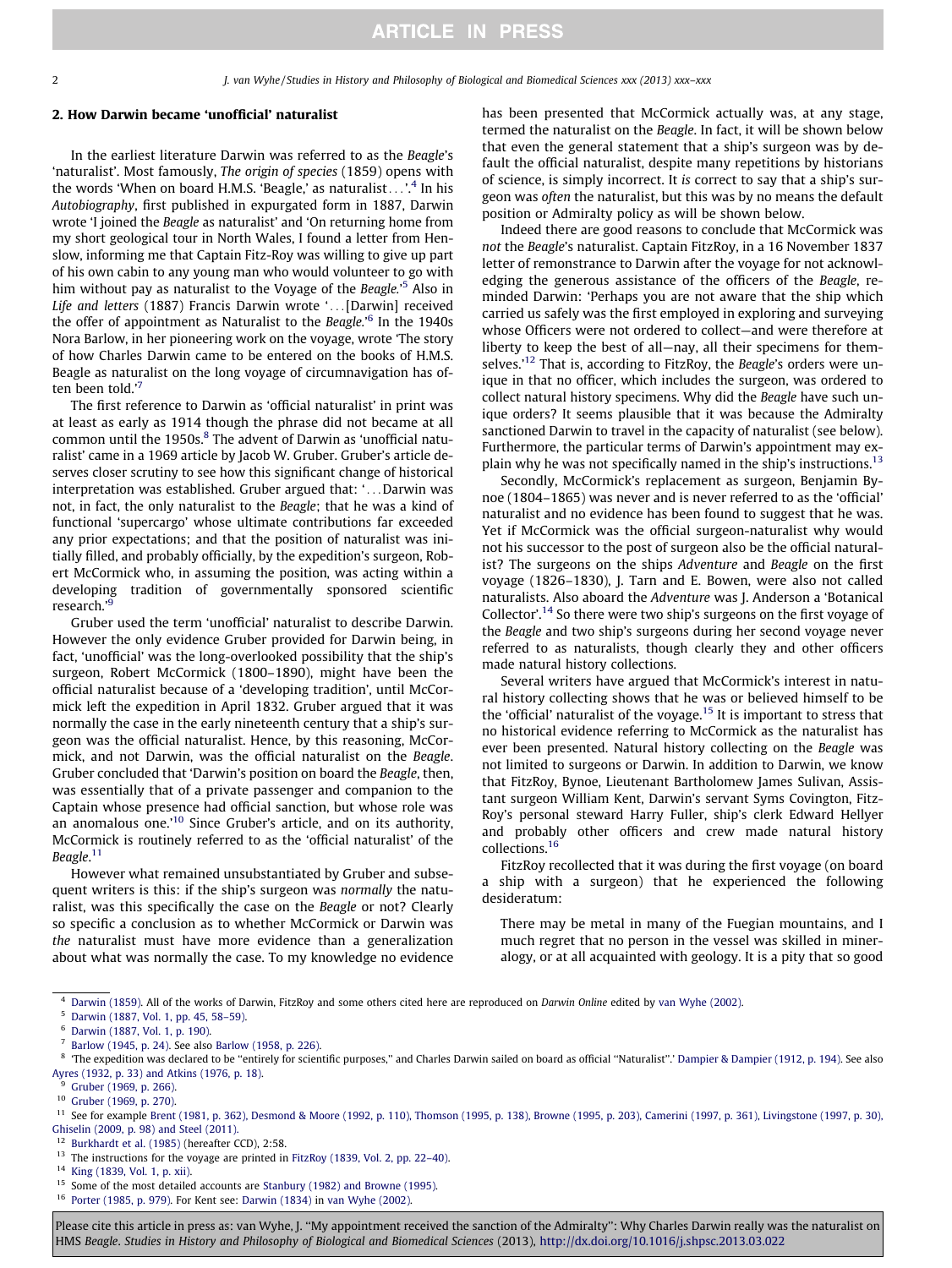an opportunity of ascertaining the nature of the rocks and earths of these regions should have been almost lost.

'I could not avoid often thinking of the talent and experience required for such scientific researches, of which we were wholly destitute; and inwardly resolving, that if ever I left England again on a similar expedition, I would endeavour to carry out a person qualified to examine the land; while the officers, and myself, would attend to hydrography.'<sup>17</sup>

If FitzRoy felt this need in the presence of a ship's surgeon (or surgeon-naturalist) then surely the role he envisioned, and later filled by Darwin, was for someone more highly trained than a ship's surgeon or a 'mere collector' (more on this below). Secondly, FitzRoy envisioned someone who would remain largely ashore while the officers, including surgeon, would remain afloat intent on their responsibilities. Thirdly, Darwin was highly qualified to study geology, McCormick was not. There can be no doubt that FitzRoy found 'a person qualified to examine the land'.<sup>18</sup> Darwin spent the majority of the voyage ashore, naturalizing.19

Gruber also suggested that McCormick's premature departure from the Beagle in April 1832 was the result of McCormick's purported unhappiness at the usurpation of his role of naturalist by Darwin. This too has been widely repeated in the literature.<sup>20</sup> Many writers seem to feel sympathetic for the apparent underdog, McCormick, vis-à-vis the privileged, upper-class Darwin. Privileged Darwin certainly was, but this cannot be evidence for McCormick being the default or de facto naturalist on the Beagle—or even that McCormick believed he was the official naturalist. It is a matter of currently prevailing interpretation that McCormick had any feelings whatever regarding Darwin's position on the ship, although it is certainly plausible. But there is no unambiguous evidence to support it.

The only evidence yet brought forward for McCormick's views are his recollections, published fifty-two years later, after Darwin's subsequent fame as the Beagle's naturalist and author of Origin of species: 'Having found myself in a false position on board a small and very uncomfortable vessel, and very much disappointed in my expectations of carrying out my natural history pursuits, every obstacle having been placed in the way of my getting on shore and making collections, I got permission from the admiral in command of the station here to be superseded and allowed a passage home in H.M.S. Tyne.<sup>'21</sup> Historians are usually more cautious in accepting retrospective views as identical to those held many years before. This recollection is commonly cited as evidence that McCormick believed he was the 'official' naturalist. Yet McCormick does not say that he believed himself to be the naturalist, merely that his getting ashore was not facilitated. What he meant by 'false position' could mean a number of things, such as that he thought he would be free to go ashore and collect when at anchor, and obstacles placed in his way could be his own perspective on disagreements over the restraints expected by FitzRoy of a surgeon according to the proscribed duties of a surgeon by the Navy. McCormick frequently turned down positions offered to him and invalided out of multiple voyages as a result of his cantankerous personality—and these refusals and premature

departures are an essential context to appreciating his departure from the Beagle.<sup>22</sup> Cited alone, McCormick's departure from the Beagle sounds misleadingly as if it were unique—and this unique departure seems to be explained by the unfair usurpation of the naturalist role by the captain's gentleman companion. However, in a contemporary account from April 1832, Darwin attributed McCormick's departure to 'being disagreeable to the Captain & Wickham—He is no loss.'<sup>23</sup>

Another interpretation of McCormick's version of his departure from the Beagle voyage (which he did not even specifically name) could be to save face considering the widely celebrated success of Darwin's researches on that voyage. Since McCormick abandoned the voyage at the beginning, he deprived himself of further collecting opportunities around the globe. There would have been, for example, countless opportunities for McCormick to study marine life when Darwin was absent on long stays ashore and it is obvious from the many collecting opportunities other officers found during the voyage that McCormick could have made much of a five year voyage on the Beagle whether or not he could travel as freely as Darwin.

### 3. Officialdom

Another important point to observe is the anachronistic use of the term 'official' in the scholarly literature on the Beagle voyage. The term was not used at the time to refer to anyone on the Beagle such as FitzRoy as the official commander, McCormick as the official surgeon and so forth. In fact the only time the word official is used in the primary documents associated with this question which I have found refers to Darwin. It occurs in the letter from the Cambridge mathematician and Trinity Fellow George Peacock to Darwin: 'they will furnish you with an official appointment'!<sup>24</sup> Nevertheless, there is of course no point in laying stress on this remark as establishing that Darwin was the official naturalist.

Another anomaly is the way two other supernumeraries on Fitz-Roy's list in the Narrative of the voyage are referred to in the literature. Augustus Earle and later Conrad Martens travelled on the Beagle as 'Draughtsman', $25$  the term almost always converted in the modern literature to 'artist'. Ironically these men are routinely referred to as 'official artist<sup>26</sup> in modern historiography-yet they were, like Darwin, not in the Navy, aboard at the invitation of Fitz-Roy, and with the sanction of the Admiralty. Why should they be 'official artists' and Darwin not the 'official naturalist' when their appointments and circumstances are virtually identical? One difference which distinguishes them is that the artists were paid a salary by FitzRoy. This made them in effect FitzRoy's servants, as FitzRoy's 'own steward: and Mr. Darwin's servant' were also listed as supernumeraries in FitzRoy's list of the ship's complement.<sup>27</sup>

At one point during the negotiations for his position Darwin was offered a salary. Having no financial need, Darwin was suspicious that a salary might prejudice his case for controlling his collection, despite assurances that this would have no bearing on the

<sup>17</sup> In [King \(1836, p. 385\).](#page-9-0)

On Darwin's geological work during the voyage see [Herbert \(2005\)](#page-9-0).

<sup>&</sup>lt;sup>19</sup> [Rookmaaker \(2009\)](#page-9-0) in [van Wyhe \(2002\)](#page-10-0), shows, for the first time, that Darwin spent 580 nights or 33.3% of the voyage at sea.<br><sup>20</sup> E s. Could (1077 p. 31) and Browne 8, Nove (1080)

E.g. [Gould \(1977, p. 31\) and Browne & Neve \(1989\).](#page-9-0)

<sup>21</sup> [McCormick \(1884, Vol. 2, p. 222\).](#page-9-0) See CCD 1: 225–7.

<sup>22</sup> See [Keevil \(1943\)](#page-9-0).

<sup>&</sup>lt;sup>23</sup> Darwin to Caroline Darwin 25–26 April [1832] CCD1:225. See Janet Browne's more detailed treatment of McCormick in [Browne \(1995, pp. 70, 202–210\).](#page-9-0)<br><sup>24</sup> Boasesk to Darwin Je. 26 August 1831] CCD1:120.

<sup>&</sup>lt;sup>24</sup> Peacock to Darwin [c. 26 August 1831] CCD1:130.<br><sup>25</sup> FitzPov (1830, Vol. 2, p. 20)

<sup>25</sup> [FitzRoy \(1839, Vol. 2, p. 20\)](#page-9-0).

 $^{26}$  [Moorehead \(1969, p. 109\), Keynes \(1984, pp. 4, 207\) and de Vries-Evans \(1993, p. 38\);](#page-9-0) CCD10: 36; [Armstrong \(2004\)](#page-9-0) 'official artist' p. 173. Also common is 'ship's artist' [Bowlby \(1990, p. 134\), Desmond & Moore \(1992, p. 122\) and Browne \(1995, pp. 199, 265\).](#page-9-0) [FitzRoy \(1839, Vol. 2, pp. 19–21\)](#page-9-0).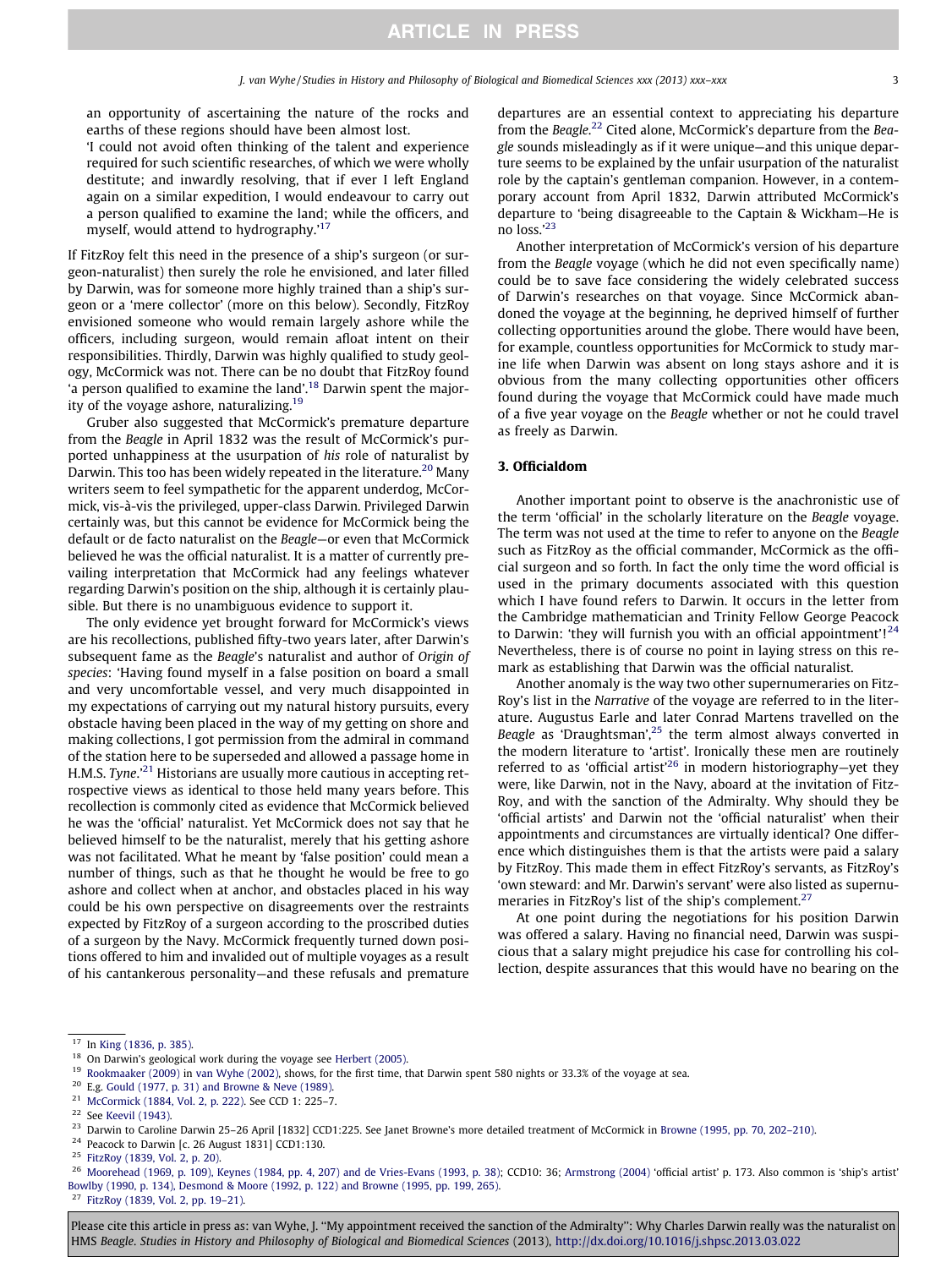## **ARTICLE IN PRESS**

matter. This is one of the most inexplicable problems with the current interpretation of Darwin as 'companion'. If Darwin was offered a position as a private companion to the captain, why would he worry so much that the Admiralty would have control over the eventual disposal of his collection or whether it would be considered government property?<sup>28</sup> And is there any precedent of a social companion being given a salary by the Admiralty? Indeed Darwin was expected, practically required, to dispose of his natural history collections to 'some public body, as Zoological & Geological &c.'29 Such facts make sense only if Darwin was offered the position of naturalist and not companion.

A 15 September 1831 letter from FitzRoy to the Hydrographer of the Navy Francis Beaufort (1774–1857) makes a clearer distinction: 'He [Darwin], Captain King and I now think that it would be better in many respects, that he should not be on the Books, but that he should go out in a strictly private capacity. I am, however, equally ready to receive him in either manner, and I have recommended his asking which plan meets your approbation.'<sup>30</sup> FitzRoy later reported in his narrative of the voyage:

An offer was made to Mr. Darwin to be my guest on board, which he accepted conditionally; permission was obtained for his embarkation, and an order given by the Admiralty that he should be borne on the ship's books for provisions. The conditions asked by Mr. Darwin were, that he should be at liberty to leave the Beagle and retire from the Expedition when he thought proper, and that he should pay a fair share of the expenses of my table.<sup>31</sup>

Hence, according to the language used by FitzRoy, Darwin was aboard not 'in a strictly private capacity' as he was on the ship's books for victuals (worth £40 per annum). Darwin was both Fitz-Roy's guest and aboard in a capacity not strictly private.

#### 4. What were the orders?

Some of the most decisive documents for these questions are the orders issued to the ship's commander by the Admiralty and the Hydrographer. During the Beagle and Adventure's first voyage in 1826–1830 the instructions read: 'You are to avail yourself of every opportunity of collecting and preserving Specimens of such objects of Natural History as may be new, rare, or interesting; and you are to instruct Captain Stokes, and all the other Officers, to use their best diligence in increasing the Collections in each ship: the whole of which must be understood to belong to the Public.'<sup>32</sup> No officer was ordered to be or termed naturalist, including the surgeons. The wording of the entire paragraph from which this is extracted is identical to that issued to captain William E. Parry for the 1825–1826 arctic voyage to discover a northwest passage. $33$  The ship's surgeon on Parry's expedition was specifically mentioned:

<sup>28</sup> See the letters in CCD1 which contain lengthy discussions of this concern.

<sup>38</sup> [Gould \(1977, p. 29\), White & Gribbin \(1995, p. 103\) and Hodge & Radick \(2003, p. 25\)](#page-9-0): 'The vessel's young commander, Captain Robert FitzRoy, had requested a gentleman civilian companion'; CCD13, p. 136. John van Wyhe referred to Darwin as companion in the introduction to the Beagle diary extracts for BBC Radio 4's Book of the Week in December 2006; [Steel \(2011\) and Bowler \(2011\)](#page-9-0).

'The knowledge which Doctor Neill, surgeon of the Hecla, has been represented to us to possess in this department of science, will be of material service to you in arranging the collections of, and making notes upon, the various subjects of natural history.<sup>34</sup> The orders mention this about Neill not because he was a ship's surgeon, but because he was known to be particularly knowledgeable in natural history. Neill was titled surgeon and never referred to in the voyage narrative as naturalist. And yet Parry acknowledged Neill thus: 'To the zeal and industry of Dr. [Samuel] Neill, who entirely superintended the public collection of specimens of Natural History, and has furnished a variety of important geological notices, the public are very highly indebted'.<sup>35</sup>

The instructions for the second voyage of the Beagle (Darwin's) were dated 11 November 1831—that is about two months after Darwin accepted the offer. The instructions make no mention of natural history collecting. Neither Darwin, who was free to leave the voyage at any time he chose, nor anyone else, was referred to as naturalist. The instructions for the Beagle's third surveying voyage (1837–1843) to Australia, barely mention collecting. The surgeon and assistant surgeon were again not referred to as naturalists. The instructions did briefly mention the medical officers:

Large collections of natural history cannot be expected, nor any connected account of the structure or geological arrangements of the great islands which you are to coast; nor, indeed, would minute inquiries on these subjects be at all consistent with the true objects of the survey. But, to an observant eye, some facts will unavoidably present themselves, which will be well worth recording, and the medical officers will, no doubt, be anxious to contribute their share to the scientific character of the survey.<sup>36</sup>

Here again the medical officers are not ordered to or responsible for collecting, but it is recognized that they are likely to be keen to do so.

Perhaps most importantly of all, the duties of ships' surgeons in the Royal Navy were detailed in the successive editions of Regulations and instructions relating to His Majesty's service at sea, published since 1733. The section for ship's surgeons in the editions preceding the Beagle voyage, including the most recent of 1826, makes no mention of naturalists, natural history or collecting duties of any kind but instead details exclusively medical responsibilities.<sup>37</sup>

#### 5. How Darwin became FitzRoy's 'companion'

Another major element that has changed in Darwin historiography is that Darwin is now commonly referred to as something other than 'naturalist', namely as FitzRoy's 'companion',<sup>38</sup> 'gentle-

<sup>&</sup>lt;sup>29</sup> Darwin to J. S. Henslow 9 [September 1831] CCD1:149.

<sup>30</sup> Cited in Francis [Darwin \(1912, p. 547\).](#page-9-0)

<sup>31</sup> [FitzRoy \(1839, Vol. 2, p. 19\)](#page-9-0).

<sup>32</sup> [King \(1839, Vol. 1, p. xvii\)](#page-9-0).

<sup>33</sup> [Parry \(1826, p. 23\)](#page-9-0).

<sup>34</sup> [Parry \(1826, p. 23\)](#page-9-0).

<sup>35</sup> [Parry \(1826, p. 23\)](#page-9-0).

 $36$  [Lort Stokes \(1846, Vol. 1, p. 24\)](#page-9-0).

[Anonymous \(1826\).](#page-9-0)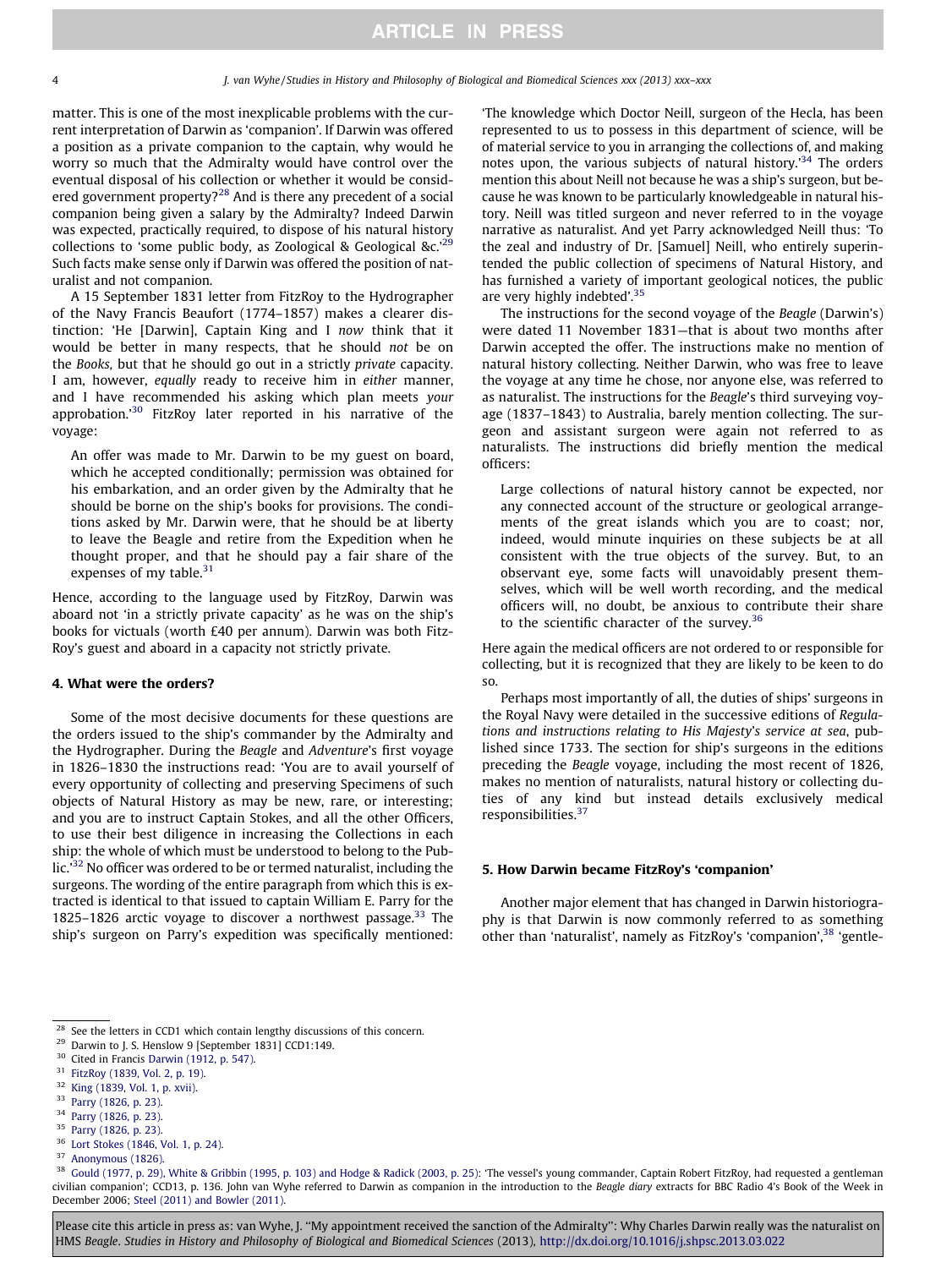man companion<sup>39</sup> or even 'dining companion'.<sup>40</sup> This view is derived primarily from a 1975 article by Harold L. Burstyn.<sup>41</sup> Burstyn used Gruber's 1969 article as a starting point. Since McCormick was believed to be the Beagle's naturalist, what was Darwin doing on board? Burstyn argued: 'What Robert FitzRoy wanted when he met Charles Darwin was a gentleman to help him to bear the burdens of an arduous and isolated sea command, and the study of nature, in those far-off places he was sailing to, could provide an appropriate occupation for the captain's guest. Darwin was on board the Beagle to give the captain someone to relax with, someone to talk to who was wholly outside the rigid structure of naval discipline.<sup>42</sup>

The logic and evidence used to establish this contention are curiously weak for such an oft-cited article. Burstyn began with an entirely conjectural speculation: 'FitzRoy may have begun to worry whether he had inherited the highly-strung character that had led his illustrious uncle Castlereagh to cut his own throat less than ten years before.<sup>43</sup> Though certainly possible, no evidence exists that FitzRoy ever had any thought of the kind. In the very next sentences, however, Burstyn shifted to language that suggests the interpretation was fully established: 'Facing a voyage whose hardships would test him to the utmost, FitzRoy sought some form of companionship to mitigate his isolation. If he admitted his plight to himself, then to seek a companion in the guise of a Civilian Naturalist was a useful fiction.'44

Later in the article Burstyn presented three main reasons why he believed Darwin was really the captain's companion.

1. The shortness of time between issuance of the invitation and expected start of the voyage.

The shortness of planning can be no evidence of the position being for a naturalist or a companion. Indeed other examples cited below show that short notice was not uncommon for a ship's naturalist.

- 2. A letter from Scottish naturalist Robert Jameson to McCormick shows 'McCormick still considered himself to be the Beagle's naturalist long after Darwin had settled into the ship'.45 But the letter shows only that McCormick planned to study natural history during the voyage. As shown above this is not evidence of the position of naturalist.
- 3. 'FitzRoy...had already invited a friend to accompany him, a Mr. Chester. The virtual absence of this name from the annals of natural history suggests that FitzRoy's offer came from his need for a companion rather than a naturalist'.<sup>46</sup>

Burstyn here elides two offers, one purportedly made to Chester to go 'as a friend' by FitzRoy, and another made by FitzRoy to the Hydrographer of the Navy to find a naturalist.<sup>47</sup> How could the invitations to Chester and Darwin be for the same position when Beaufort's appeal to Cambridge was sent in early August and FitzRoy only heard that Chester was unavailable on 5 September? From this elision Burstyn concluded that the offer to Darwin was also to go as a friend. We do not know the nature of the offer to Chester, who was plausibly identified by Burstyn as 'Harry Chester (1806–1868), novelist and youngest son of Sir Robert Chester (1768–1848) of Bush Hall, Herts., in 1831 a clerk in the Privy Council Office<sup>148</sup> Burstyn continued: 'Our question is then: was Chester a naturalist?; and our answer: not so far as we know.' Yet the editors of Darwin's Correspondence noted 'An inscription in volume one of a copy of Kirby and Spence 1828 [An introduction to entomology]... reads: 'Harry Chester | From his valued friend Robert FitzRoy'.'<sup>49</sup> Some writers have speculated that the offer to Chester was invented by FitzRoy in order to have a face-saving way of rejecting Darwin if he proved to be unsuitable. This is based on a letter from Darwin after speaking to FitzRoy: '[FitzRoy] confesses, his letter to Cambridge, was to throw cold water on the scheme.'50

Historian Keith Thomson pointed out that the offer to Chester 'may in fact have been left over from the private voyage planned for the hired brig John'.<sup>51</sup> Before the Admiralty sanctioned the second voyage of the Beagle it was FitzRoy's intention to return his natives from Tierra del Fuego at his own expense. One can well imagine taking a friend on such a relatively short journey. However it is hard to imagine a friend keen enough to be imprisoned on a ship for up to five years in order to entertain a captain friend during his off duty hours.

#### 6. FitzRoy's psychology

It is often reported that FitzRoy worried about his psychological health or sanity during the forthcoming voyage and, in some accounts, even feared he might turn suicidal like his uncle Lord Castlereagh (1769–1822) or the previous captain of the Beagle Pringle Stokes (d. 1828). This contention is rendered more probable by the fact that FitzRoy actually did commit suicide in 1865. Although it is a reasonable hypothesis, no evidence that FitzRoy entertained any idea of the kind has ever been presented. Yet despite this it is widely repeated as a fact in accounts of the Beagle voyage. Unfortunately frequent repetition has lent it an air of historical fact that it does not deserve.

#### 7. 'More as a companion than a mere collector'

The most convincing piece of evidence that Darwin was 'companion' rather than 'naturalist' is an oft-quoted<sup>52</sup> letter from Cambridge professor of botany John Stevens Henslow to Darwin:

...I have been asked by Peacock who will read & forward this to you from London to recommend him a naturalist as companion to Capt Fitzroy employed by Government to survey the S.

<sup>&</sup>lt;sup>39</sup> "Fitzroy, wanted a gentleman-companion to relieve the monotony of the voyage—hence the excuse for inviting a naturalist who could describe the areas visited ([Gruber,](#page-9-0) [1969; Burstyn, 1975\)](#page-9-0).'' [Bowler \(1984, p. 148\)](#page-9-0); 'Gruber and Burstyn disposed of Darwin as the Beagle's official naturalist (he was the captain's gentleman companion)' [Desmond,](#page-9-0) [Browne, & Moore \(2004\) and Browne \(1995 , pp. 345, 369\)](#page-9-0); 'Darwin was not the Beagle's official naturalist.' [Endersby \(2006, p. 215\)](#page-9-0); and 'Darwin was not, in fact, the official naturalist aboard the Beagle' [Endersby \(2009, p. 215\)](#page-9-0); "Darwin started as a kind of gentleman companion to the captain, Robert Fitzroy". [Ruse \(2009, p. 2\) and Bowler \(2011\)](#page-9-0).  $^{40}$  [Desmond & Moore \(1992\), Browne \(1995\) and Desmond & Moore \(2009, p. 72\);](#page-9-0) "Thus Darwin's role on board was primarily social, as a dining companion for FitzRoy." [Steel](#page-9-0) [\(2011\)](#page-9-0). Other authors have referred to Darwin as both 'naturalist and captain's companion' e.g. [Brent \(1981, p. 2\) and Bowlby \(1990, p. 120\)](#page-9-0).

<sup>41</sup> [Burstyn \(1975, pp. 62–69\)](#page-9-0).

<sup>&</sup>lt;sup>42</sup> [Burstyn \(1975, p. 69\).](#page-9-0)<br><sup>43</sup> Burstyn (1975, p. 64).

<sup>&</sup>lt;sup>43</sup> [Burstyn \(1975, p. 64\).](#page-9-0) Italics mine.<br><sup>44</sup> Purstyn (1975, p. 65).

<sup>&</sup>lt;sup>44</sup> [Burstyn \(1975, p. 65\).](#page-9-0)<br><sup>45</sup> Burstyn (1975, p. 65).

[Burstyn \(1975, p. 65\).](#page-9-0)

 $^{46}$  [Burstyn \(1975, p. 66\).](#page-9-0)

<sup>&</sup>lt;sup>47</sup> Darwin to J. S. Henslow [5 September 1831] CCD1:142.

<sup>&</sup>lt;sup>48</sup> [Burstyn \(1975, p. 66\).](#page-9-0)<br><sup>49</sup> CCD1:142

 $^{49}$  CCD1:143.

<sup>&</sup>lt;sup>50</sup> Darwin to Susan Darwin [9 September 1831] CCD1:146.<br><sup>51</sup> Thomson (1005, p. 140) [Thomson \(1995, p. 140\).](#page-10-0)

<sup>52</sup> For example [Brent \(1981, p. 107\), Bowlby \(1990, p. 109\), Browne \(1995, p. 145\) and Desmond et al. \(2004\)](#page-9-0).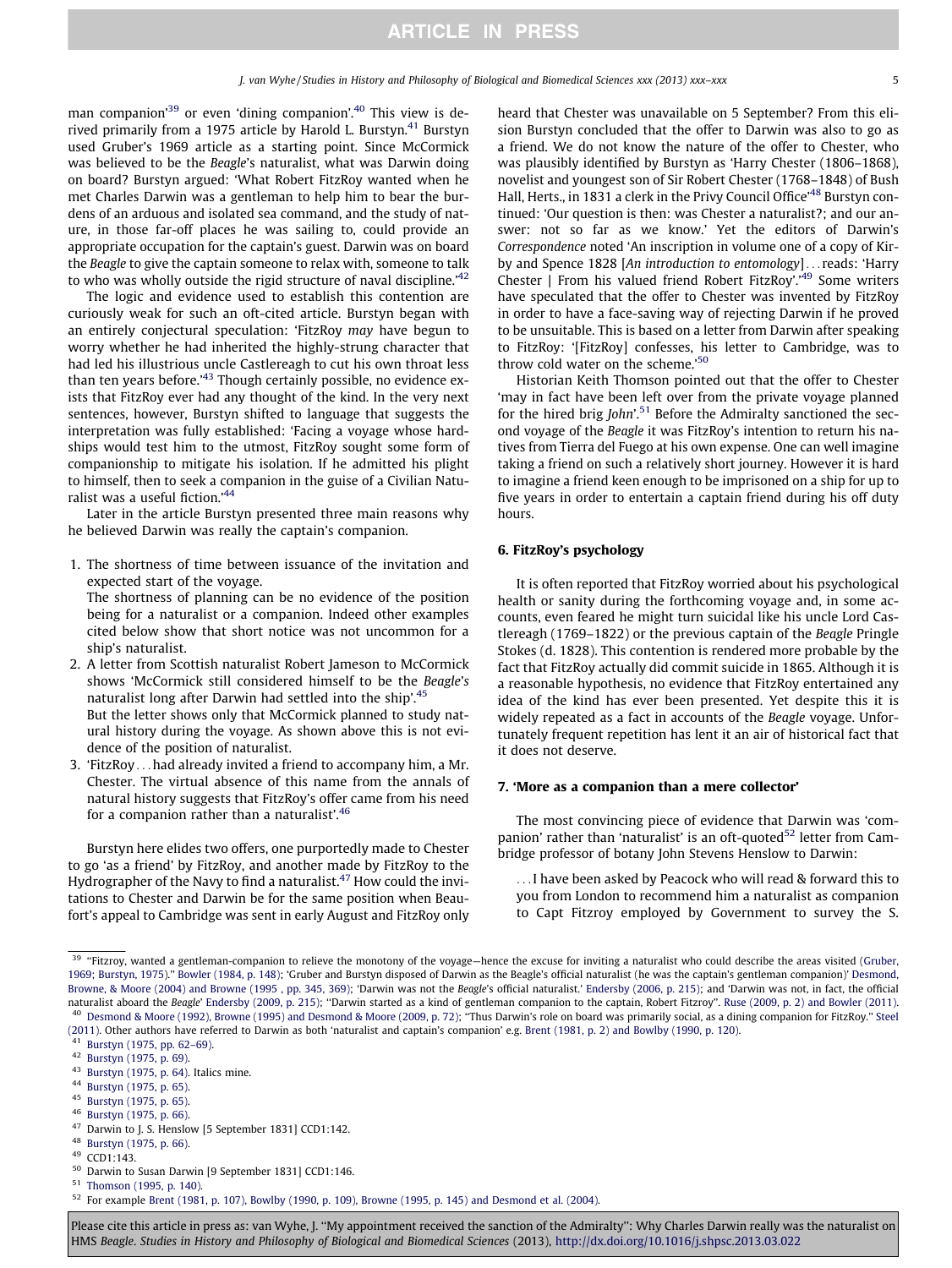extremity of America—I have stated that I consider you to be the best qualified person I know of who is likely to undertake such a situation—I state this not on the supposition of  $v<sup>r</sup>$  being a finished Naturalist, but as amply qualified for collecting, observing, & noting anything worthy to be noted in Natural History. Peacock has the appointment at his disposal & if he cannot find a man willing to take the office, the opportunity will probably be lost—Capt. F. wants a man (I understand) more as a companion than a mere collector & would not take any one however good a Naturalist who was not recommended to him likewise as a gentleman.<sup>53</sup>

In his outstanding book HMS Beagle Keith Thomson was, apparently, the first to argue that the letters are not evidence for the 'companion' view:

These are the letters that have been interpreted as evidence that Fitzroy really was looking first and foremost for a companion. Yet I believe the evidence points in exactly the opposite direction. Not only was the position first offered to the Reverend Leonard Jenyns, but Darwin states that Henslow wanted to go himself... Fitzroy would hardly have given the choice of a pure companion to his superior Beaufort to pass off among the latter's friends at Cambridge. Beaufort himself evidently had no thought of the appointment's being 'more as a companion.' It is out of the question that the reverends Jenyns or Henslow would have seriously considered the position of 'companion' to a ship's captain at least twenty years their junior ...The most difficult phrase in all the letters is Henslow's: 'more as a companion than as a mere collector.' This does indeed seem to be a straightforward indictment. But Henslow was merely rephrasing Peacock's letter. Both letters by Peacock and Beaufort's letter to Fitzroy stress the scientific nature of the quest...The crux of the matter, which has hitherto been overlooked, is that in the state of society and natural science at that date there were basically two classes of person who might have been attracted to and qualified for the post of naturalist. The first was the working 'collector,'...The other class was exemplified by gentleman naturalists...[Peacock and Henslow] are not going out of their way to explain to the innocent Darwin that he would be expected to be a companion first and a naturalist on the side. They are, on the contrary, trying to reassure the wellborn Darwin (and his even more socially conscious father) that as an independent naturalist he would be treated fully as a gentleman.<sup>54</sup>

Henslow and Jenyns were qualified naturalists. Information kindly sent to me (personal communication) by Sean Karley and Jeff Ollerton suggests that Darwin's fellow student at Cambridge, the botanist John Downes may also have been considered for the offer of naturalist on the Beagle. After these two and possibly three naturalists, the offer was passed to Darwin. Darwin had, after all, studied medicine for two years at the University of Edinburgh, as well as chemistry, geology and marine biology and later at Cambridge he studied botany, entomology and geology. There can be no doubt that, as Thomson wrote, Darwin 'was actually an extraordinarily well-trained natural scientist.'<sup>55</sup>

The Henslow remark 'more as a companion than as a mere collector' has been interpreted as companion or naturalist. But the point Henslow was distinguishing was in fact naturalist or collector. A writer in The Edinburgh review in 1812 made this distinction: 'The cultivators of Natural History, like the objects they consider, admit of classification into genera and species, which hold very different stations in philosophical science. We must place in the lowest rank, the mere collector of specimens ...' contrasted by 'The superior classes of naturalists'.<sup>56</sup> In a review of some of Darwin's favourite Cambridge reading, J. F. Stephens Illustrations of British entomology, probably by the entomologist John Barlow Burton, we read: 'But the mere collector is not and cannot be justly considered as a naturalist'.<sup>57</sup>

#### 8. What was a ship's naturalist?

The practice of carrying naturalists on naval ships was long established. On James Cook's first voyage to observe the transit of Venus in Tahiti (1768–1771) he was accompanied by Joseph Banks and Daniel Carol Solander. Probably the most inspiring naturalist model for Darwin was Alexander von Humboldt who travelled extensively through South and Central America between 1799 and 1804. While a student at Cambridge Darwin was transported with delight by Humboldt's romantic travel narrative.<sup>58</sup> However, although Humboldt was a gentleman naturalist, his explorations were not tied to a government ship or expedition.

During the early decades of the nineteenth century 'naturalist' was an informal title for which there was no set qualification or requirement. In Britain it was not a professional title, but rather a description of specialized interest, experience or reputation, as was antiquarian. A dictionary of the period defined a naturalist simply as 'A student in physicks, or natural philosophy'.<sup>59</sup> In terms of ships' naturalists or surgeon-naturalists a wide range of names and positions was clearly used with no clear consensus or firm definition. A ship's naturalist could be paid or unpaid, be a government official, member of the Navy or a private individual. Sometimes they were named in a ship's orders, and sometimes not. A brief survey of other expedition naturalists will demonstrate the context in which to place the Beagle's naturalist.

#### 8.1. Surgeon-naturalists

The naval surgeon Clarke Abel, who accompanied Lord Amherst on his trip to China in 1816–1817 on board HMS Embassy, was referred to as the 'naturalist'. In Abel's case his appointment as surgeon was supplemented with an additional appointment as 'naturalist'. As recalled in Abel's Narrative: 'My appointment to the [ship] Embassy was at first simply medical; but through the recommendation of Sir Joseph Banks to the East India Company, I was permitted to take up me the office of Naturalist, and receive an ample outfit of all the apparatus for scientific research.'<sup>60</sup>

In the narrative of the 1826–1827 voyage of the East India Company's surveying vessel Research, captain Peter Dillon recalled:

I then recommended that a surgeon, naturalist, draughtsman, and botanist, should be attached to the expedition, for the purpose of obtaining all the knowledge possible relative to the character of these unfrequented islands and their inhabitants;

 $\frac{53}{53}$  Henslow to Darwin 24 August 1831 CCD1:128-9.

<sup>54</sup> [Thomson \(1995, pp. 142–144\)](#page-10-0). See discussion of the naturalist vs. companion issues in [Thomson \(1995, pp. 137–149\).](#page-10-0)

<sup>55</sup> [Thomson \(1995, p. 144\).](#page-10-0)

 $^{56}$  [Anonymous \(1812, p. 144\).](#page-9-0)<br> $^{57}$  Purton (1828, p. 270). The

[Burton \(1828, p. 370\).](#page-9-0) The same was repeated in [Burton \(1837, p. 47\).](#page-9-0) [Thomson \(1995, pp. 143–144\)](#page-10-0) also makes this point.

 $58$  [von Humboldt \(1814–1829\).](#page-10-0)

[Johnson, Walker, & Jameson \(1827, p. 486\)](#page-9-0).

<sup>60</sup> [Abel \(1818, p. vi\).](#page-9-0)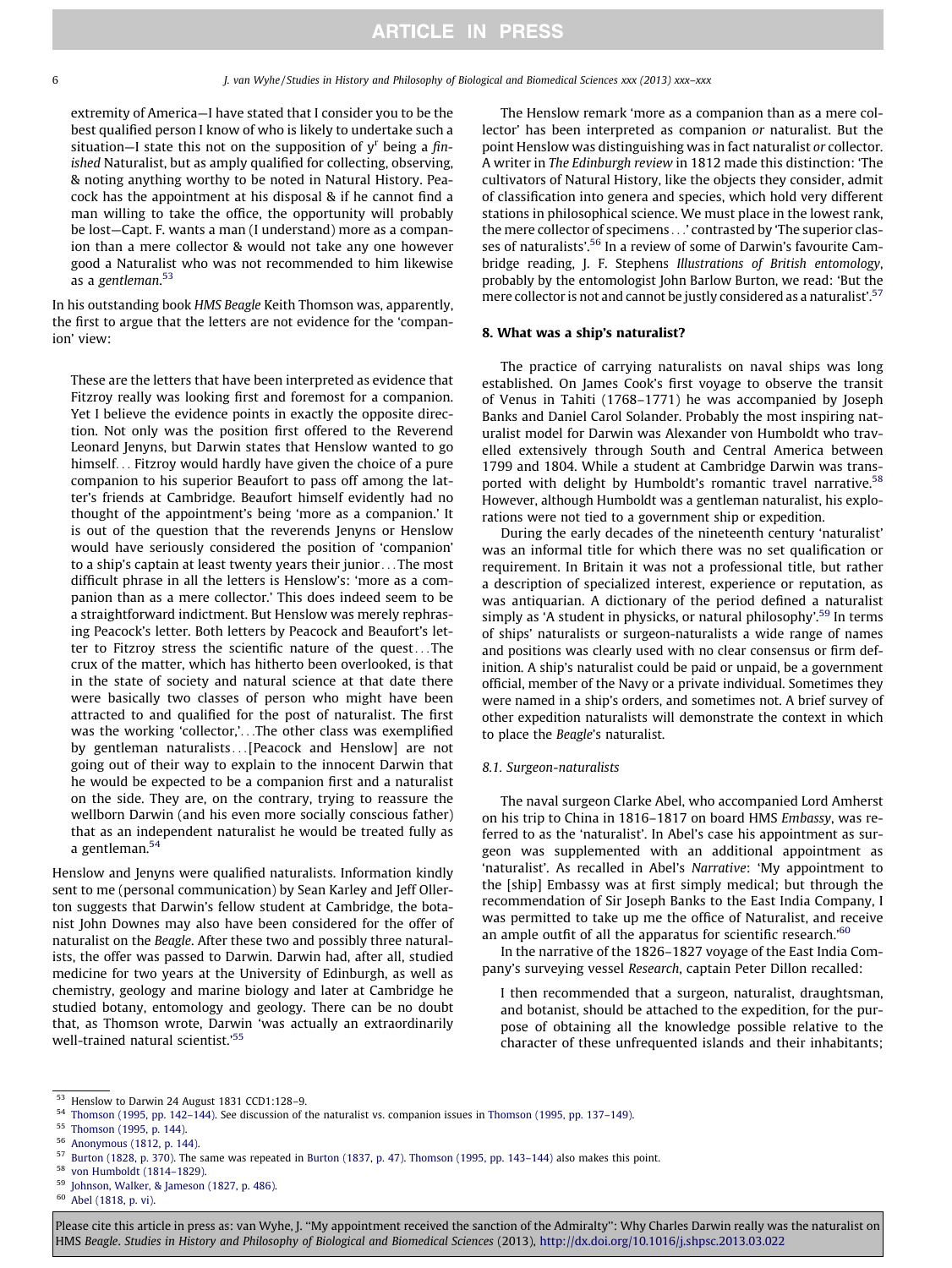and observed, that if an individual could be procured (such as Doctor Walich...) who understood the science of surgery as well as natural history and botany, it would be a great saving in the outfit of the expedition. I therefore ventured to propose my new friend and acquaintance, Doctor Tytler, to fill the above situation, as he had given me to understand that he was perfectly well acquainted with all the above sciences. $6$ 

Tytler, as a gentleman and highly qualified individual, was also offered a place at the captain's table.<sup>62</sup> A letter to Tytler refers to his position as 'naturalist and medical officer attached to the expedition' but he was also salaried and informed that he was under the command of the captain.<sup>63</sup> But, reminiscent of McCormick, personal differences soon removed Tytler from the expedition.

Similarly the Scottish physician John Richardson (1787–1865) 'offered his services as Naturalist and Surgeon' to his friend Sir John Franklin on a second expedition to find a northwest passage of 1825–1827.<sup>64</sup> Richardson was a gentleman and not only a medical doctor and friend of the captain but also a Fellow of the Royal and Linnean Societies. Like Darwin, Richardson was clearly of far higher social status than a naval surgeon and presumably shared the captain's table. Richardson was named and given specific duties in the official instructions in the Narrative and was referred to as 'surgeon and naturalist to the expedition'.<sup>65</sup>

Richard King was appointed to the paid position of 'surgeon and naturalist to the expedition' to the Arctic led by George Back (1833–1835) concurrent with the Beagle voyage. $66$  On other occasions King was referred to only as 'surgeon to the expedition'.<sup>67</sup> Captain Back referred to King as 'my companion' numerous times in the narrative of the expedition. So being referred to as a companion need not be an alternative to expedition naturalist.

In other instances ships' surgeons acted also as naturalists but were titled only surgeon. The 1828–1831 voyage to the South Atlantic aboard HMS Chanticleer under Captain Henry Foster carried William Henry Bayley Webster who was titled 'surgeon of the sloop' on the title page of his own narrative of the voyage. $68$ Although acting as a naturalist and recording a wide range of natural history phenomena he did not call himself 'naturalist' in his narrative.

#### 8.2. Paid civilians

The 1825–1828 voyage to the Pacific and Bering Strait in HMS Blossom under Captain Beechey carried a civilian naturalist. The ship's instructions read: 'As we have appointed Mr. [George] Tradescant Lay as naturalist on the voyage, and some of your officers are acquainted with certain branches of natural history...' and elsewhere referred to Lay as 'the naturalist to the expedition'. The instructions also required that 'two specimens at least ...are to be reserved for the public museums; after which the naturalist and officers will be at liberty to collect for themselves'.<sup>69</sup> The geologist Joseph Beete Jukes sailed as 'naturalist' aboard HMS Fly during her 1842–1846 surveying expedition to the South Pacific.<sup>70</sup> According to naval historian Randolph Cock, Jukes was paid a salary by the Navy. Other civilian ships' naturalists paid a salary by the Navy identified by Cock were Allan Cunningham, Thomas Edmondston, Berthold Seemann, John MacGillivray, George Barclay and J. W. Hamilton.71

#### 8.3. Unpaid civilians

Other ships' naturalists were unpaid civilians. The ill-fated 1816 expedition to explore the river Congo in HMS Congo under captain James Kingston Tuckey carried three 'scientific gentlemen' who, like Darwin, were listed in the narrative of the voyage separately from the ship's officers on a 'A supernumerary list' including a 'Botanist', 'Collector of Objects of Natural History', 'Comparative Anatomist' and 'Mr. Lockhart, from His Majesty's Garden at Kew'. Like Darwin they were on the books for victuals only and did not receive salaries.<sup>72</sup> They were also referred to in the expedition narrative as 'the naturalists'. The surgeon was not. $73$ 

An almost identical case to Darwin's was the position for a 'savant' to accompany Captain Richard Copeland's surveying expedition to the eastern Mediterranean in HMS Beacon (1832–1835). As with the position filled by Darwin, the Hydrographer Beaufort wrote to Peacock at Cambridge University seeking a qualified person of appropriate social standing. The position went to the classicist and Fellow of Trinity College Robert Pashley (1805–1859). Pashley's case is well-described in Cock's valuable PhD thesis. $74$ Elsewhere Cock reported the classicist Peter Wilhelm Forchhammer who accompanied, without pay, Captain T. A. Spratt in the Mediterranean (1838–1840). The irascible botanist and phrenologist Hewett Cottrell Watson sailed as unpaid civilian naturalist aboard HMS Styx on a surveying voyage to the Azores in 1842.75 The Manxman Edward Forbes (1815–1854) was invited by Captain Thomas Graves and sanctioned by the Admiralty to join HMS Beacon as naturalist during a survey of the Mediterranean (1841–1842). Forbes too was referred to as 'naturalist' by the officers and in his own publications.76

These examples refute the long-standing generalization amongst historians of science that Royal Navy ships' surgeons in the mid-nineteenth century were, by default, official ship's naturalist. Hence McCormick was not the 'official naturalist' of the Beagle as so often claimed. Randolph Cock observed: 'Whilst the distinction between naval surgeon and civilian naturalist might seem significant, in fact, when it came to the appointment of a naturalist to a naval vessel, it does not appear to have been uppermost in the mind of either the Hydrographer [Beaufort] or his most

 $^{67}$  [Back \(1836, pp. 241, 360, 410\)](#page-9-0).<br> $^{68}$  Mobstor (1824).

 $^{71}$  [Cock \(2004, pp. 95–112\)](#page-9-0).

<sup>&</sup>lt;sup>61</sup> [Dillon \(1829, Vol. 1, pp. 52–53\)](#page-9-0).<br><sup>62</sup> Dillon (1820, Vol. 1, p. 60).

[Dillon \(1829, Vol. 1, p. 60\)](#page-9-0).

[Dillon \(1829, Vol. 1, p. 60\)](#page-9-0).

<sup>&</sup>lt;sup>64</sup> Richardson also accompanied Franklin during the Coppermine expedition of 1819–1822. Darwin later wrote Richardson's Royal Medal Announcement, see [van Wyhe \(2009,](#page-10-0) [pp. 256–257\)](#page-10-0).<br><sup>65</sup> [Franklin & Richardson \(1828\)](#page-9-0). Richardson's results were largely published in [Richardson \(1829–1837\)](#page-9-0). Other parts of Richardson's collections published in [Hooker \(1829–](#page-9-0)

[<sup>1840\).</sup>](#page-9-0)

<sup>66</sup> [Back \(1836, pp. 47, 58, 223, 298\).](#page-9-0) King published his own account as: [King \(1836, p. 22\)](#page-9-0).

 $^{68}$  [Webster \(1834\).](#page-10-0)

 $^{69}$  [Beechey \(1831, pp. xiv, vii\)](#page-9-0). Lay is named incorrectly as 'Mr. Tradescant' in CCD1:162.<br> $^{70}$  Julies (1847)

 $^{70}$  [Jukes \(1847\).](#page-9-0)

<sup>&</sup>lt;sup>72</sup> [Tuckey and Smith \(1818, p. xxx\)](#page-10-0).<br><sup>73</sup> Tuckey & Smith (1818, pp. 12, 72).

[Tuckey & Smith \(1818, pp. 12, 72\)](#page-10-0), et al. Incidentally the Congo's naturalists used a 'towing net' to collect marine life (pp. 9, 11-12, 40, 55), compare with [Keynes \(2002, p. 52\)](#page-9-0).

<sup>74</sup> [Cock \(2003\)](#page-9-0). I am grateful to Alistair Sponsel for calling Cock's thesis to my attention, and in particular the example of Pashley.

<sup>75</sup> [Egerton \(2003, pp. 86–98\)](#page-9-0).

<sup>76</sup> See letter from Lieutenant Spratt quoted in [Forbes \(1855, p. x\) and Forbes \(1844, pp. 129–193\).](#page-9-0)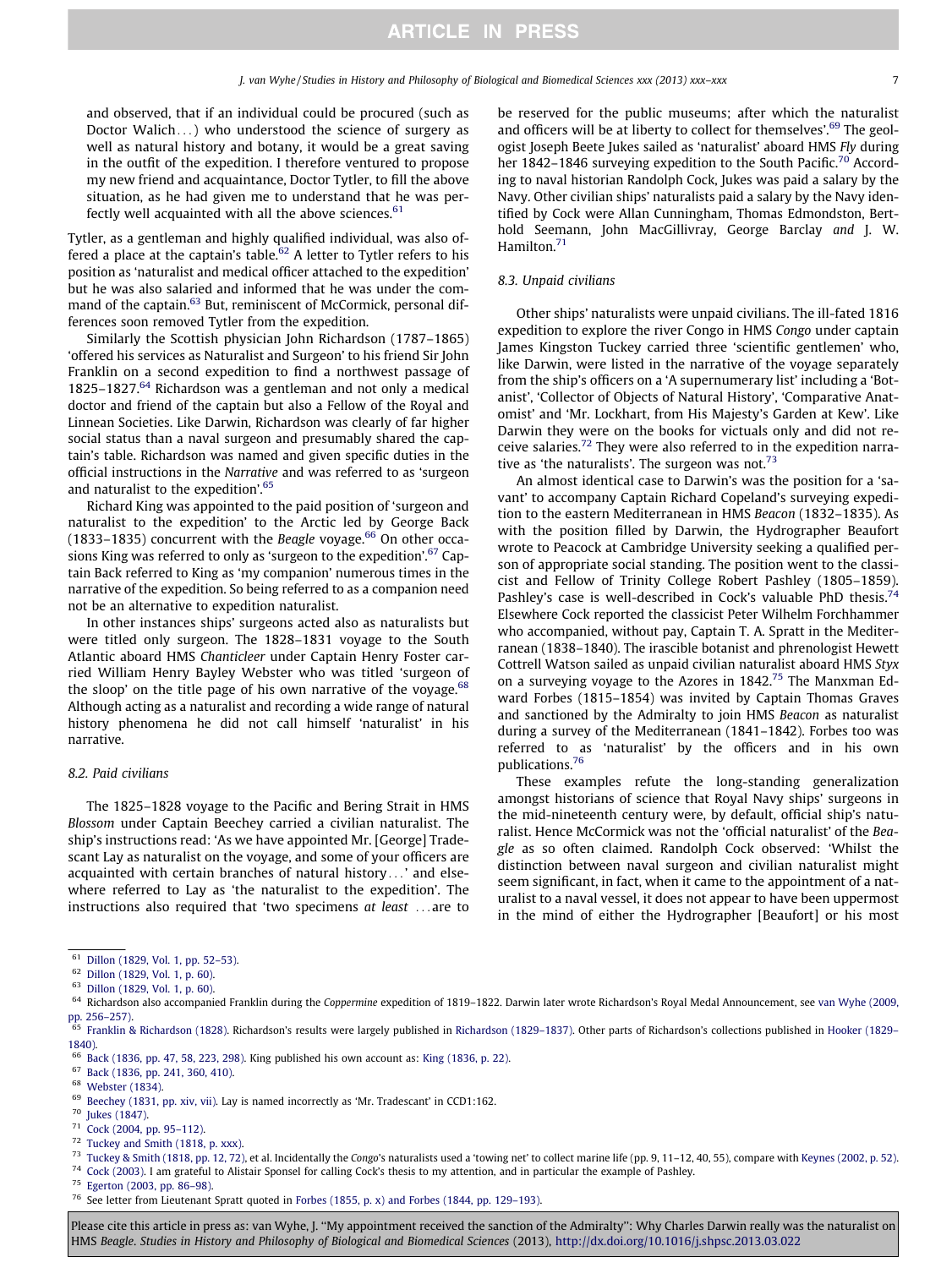frequent collaborator in the selection and recruitment of naturalists, Sir William Jackson Hooker ...In neither case, however, does it seem to have entered into their consideration whether the candidate was a naval surgeon—already on the payroll—or a civilian 'savant' or 'philosopher'; the concern was simply to appoint an appropriate person.'77

Even as late as the 1860s Cuthbert Collingwood, who served as volunteer surgeon and 'naturalist' aboard HMS Rifleman and HMS Serpent, regretted that Royal Navy ships' surgeons seldom attended to natural history:

I cannot help feeling great regret that the wonderful advantages which fall to the lot of many of our naval officers are so totally lost. They have their duties on board ship to perform, it is true, but that some of them should not have learned to relieve the dull and unendurable monotony of sea life by such studies is to me unaccountable. The medical officers especially, whose education would most fit them for these pursuits, and who have by far the most leisure at their disposal, might be expected to follow them with no less of advantage to themselves than of benefit to science; but it is only one in a thousand who troubles himself to observe what passes around him, or makes an exertion to share in the reputation acquired by a few of their fellowsurgeons, such as an Adams, or a Macdonald. Indeed there seems to me to be more hope of valuable materials being accumulated by the better class of merchant-skippers than by any branch of the naval service.<sup>78</sup>

#### 9. How Darwin's 'appointment received the sanction of the Admiralty'

Captain FitzRoy explained the origins of the offer to Darwin in the narrative of the voyage: 'Anxious that no opportunity of collecting useful information, during the voyage, should be lost; I proposed to the Hydrographer that some well-educated and scientific person should be sought for who would willingly share such accommodations as I had to offer, in order to profit by the opportunity of visiting distant countries yet little known.'79 Beaufort sought an appropriate person through Peacock at Cambridge University. Peacock wrote to the Professor of botany John Stevens Henslow in mid-August 1831: 'An offer has been made to me to recommend a proper person to go out as a naturalist with this expedition...if Leonard Jenyns could go, what treasures he might bring home with him, as the ship would be placed at his disposal, whenever his enquiries made it necessary or desirable; in the absence of so accomplished a naturalist, is there any person whom you could strongly recommend: he must be such a person as would do credit to our recommendation'.<sup>80</sup> Henslow offered the position to Jenyns and then to Darwin.<sup>81</sup> Thereupon Peacock wrote to Darwin: 'they will furnish you with an official appointment'.<sup>82</sup> No copy of the appointment

[Cock \(2004\)](#page-9-0).

Darwin to R. W. Darwin 31 August [1831] CCD1:133.

85 Darwin to Susan Darwin [6 September 1831] CCD1:143; Darwin to W. D. Fox 6 [September 1831] CCD1:145, Darwin to Susan Darwin [9 September 1831] CCD1:146; Darwin to J. S. Henslow 9 [September 1831] CCD1:148; Darwin to Charles Whitley [9 September 1831] CCD1:150; John Coldstream to Darwin 13 September 1831 CCD1:151; Charles Whitley to Darwin 13 September 1831 CCD1:153; Darwin to FitzRoy [19 September 1831] CCD1:161; Darwin to W. D. Fox 19 [September 1831] CCD1:162.

- Beaufort to FitzRoy 1 September [1831] CCD1:136. <sup>87</sup> FitzRoy to Beaufort 5 September 1831 CCD1:143.
- [Darwin \(1838, p. i\)](#page-9-0).

<sup>89</sup> [Keynes \(1984, p. 44\).](#page-9-0)

<sup>91</sup> State Library of New South Wales, Australia, A 429.

has been found. However evidence unearthed by Randolph Cock fills in the gap. At a meeting of the Admiralty Board on 22 October 1835. ''Capt. FitzRoy was permitted by the Board', their Lordships were reminded (it was, in any case, a different Board since 1831), to take a Naturalist to South America, but their Lordships refused to give him any pay. Fortunately a gentleman was found who was competent to the task, and who had zeal enough not to be deterred by such considerations, but the Captain agreed to keep him at his Table during the whole expedition."83

While trying to persuade his father to approve of the plan in late August 1831, Darwin listed his father's objections, one of which shows explicitly that the family regarded the position as naturalist: 'That they must have offered to many others before me, the place of Naturalist'.<sup>84</sup> It is also abundantly clear from the extant correspondence that Darwin's family and friends regarded the position as naturalist, not companion.<sup>85</sup>

On 1 September 1831 Beaufort informed FitzRoy: 'I believe my friend  $M<sup>r</sup>$  Peacock of Trin<sup>y</sup> College Camb<sup>e</sup> has succeeded in getting a 'Savant' for you—A M<sup>r</sup> Darwin grandson of the well known philosopher and poet—full of zeal and enterprize and having contemplated a voyage on his own account to S. America'.<sup>86</sup> Clearly the offer was subject to FitzRoy meeting and approving the candidate, hence the Mr. Chester incident discussed above. On 5 September 1831 FitzRoy, having met the amiable and socially unobjectionable Darwin, wrote to Beaufort: '...I now request that you will apply for him to accompany me as a Naturalist.<sup>87</sup> And finally, after the voyage, Darwin introduced his Zoology of the voyage of the Beagle with an explanation and acknowledgement of his place on the Beagle: 'In consequence of Captain FitzRoy having expressed a desire that some scientific person should be on board, and having offered to give up part of his own accommodations, I volunteered my services; and through the kindness of the hydrographer, Captain Beaufort, my appointment received the sanction of the Admiralty.'88 This statement seems to have been long overlooked.

During the voyage itself Darwin was referred to by the ship's crew and in correspondence as the naturalist, or philosopher (or affectionately as 'philos' or 'flycatcher'). In Bahia, Brazil on 5 March 1832 (before the departure of McCormick) Darwin wrote in his diary: 'It is a new & pleasant thing for me to be conscious that naturalizing is doing my duty, & that if I neglected that duty I should at same time neglect what has for some years given me so much pleasure.<sup>89</sup> Near the end of the voyage he wrote to his sister Caroline 'it is a most dangerous task, in these days, to publish accounts of parts of the world, which have so frequently been visited. It is a rare piece of good fortune for me, that of the many errant (in ships) Naturalists, there have been few or rather no geologists. I shall enter the field unopposed.'90 The ship's artist, Conrad Martens, referred to Darwin more than once as 'naturalist' in his unpublished manuscript journal (1833–1835).<sup>91</sup> A letter from Beaufort to Captain Beechey leading to the appointment of Barclay in 1835 referred to Darwin:

<sup>78</sup> [Collingwood \(1868, p. 432\)](#page-9-0).

<sup>79</sup> [FitzRoy \(1839, Vol. 2, p. 18\)](#page-9-0).

<sup>80</sup> Peacock to Henslow [6 or 13 August 1831] CCD1:127.

<sup>81</sup> Jenyns' account is given in [Blomefield \(1887, p. 45\).](#page-9-0)

<sup>&</sup>lt;sup>82</sup> Peacock to Darwin [c. 26 August 1831] CCD1:130.<br><sup>83</sup> Ounted in Cock (2004, p. 206)

Quoted in [Cock \(2004, p. 206\).](#page-9-0)

<sup>90</sup> Darwin to Caroline Darwin 29 April 1836 CCD1:496. I am grateful to Alistair Sponsel for bringing this letter to my attention.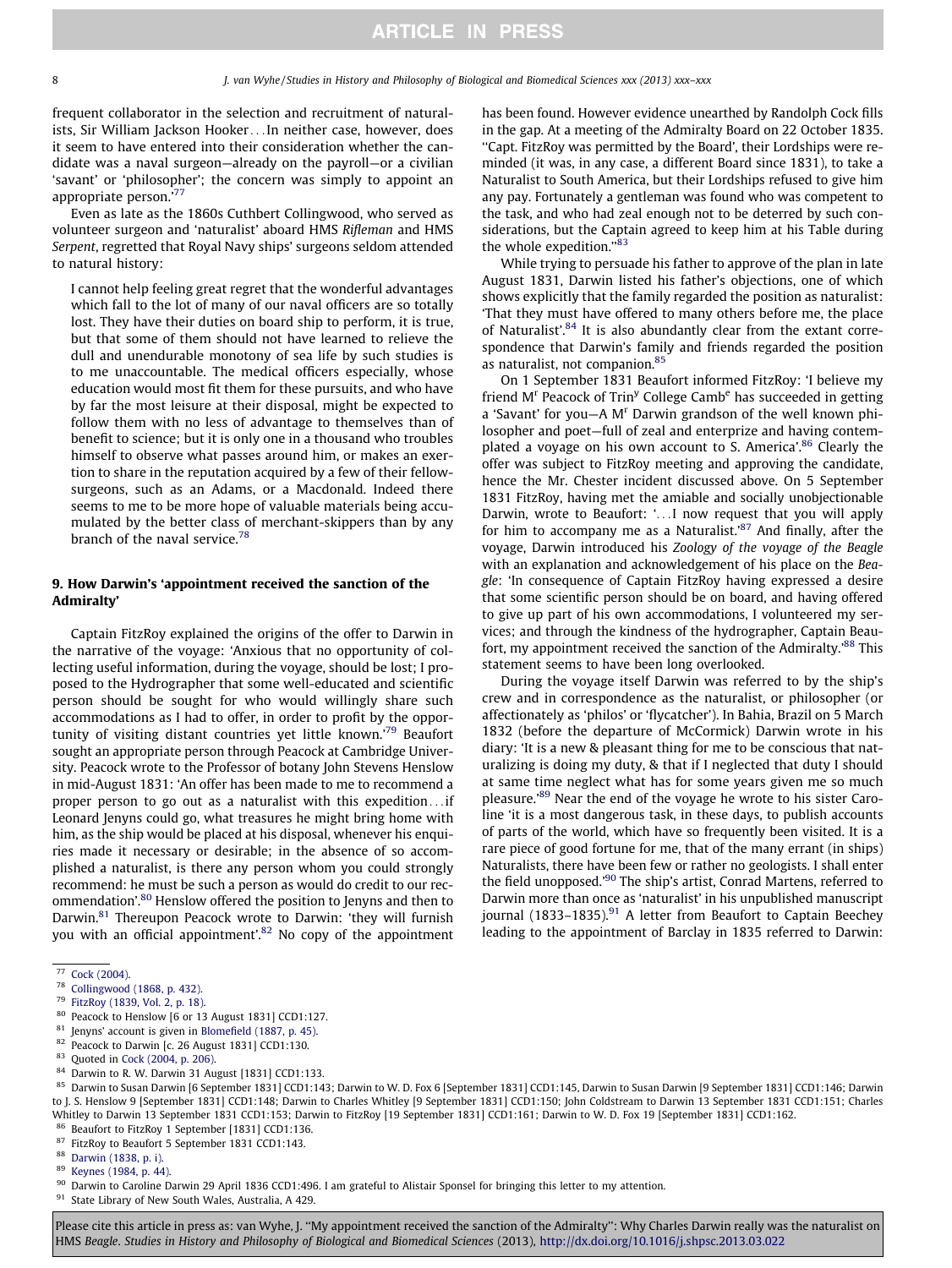'You know that their Lordships allowed Capt. FitzRoy to take Dr [sic] Darwin with him as Geologist and philosopher general, borne as supernumerary for victuals without pay...is it your intention to ask for such a personage? and have you anyone in your eye? If so there is no time to lose...' <sup>92</sup> FitzRoy himself reported that 'While the officers of the Beagle were employed in their usual duties afloat, Mr. Charles Darwin, a zealous volunteer, examined the shores. He will make known the results of his five year's voluntary seclusion and disinterested exertions in the cause of science. Geology has been his principal pursuit.'<sup>93</sup> A letter from a Scottish plant collector in Brazil who assisted Darwin, John Tweedie, in April 1834 refers to 'Mr. Darwin Naturalist of His Majesty's Ship Beagle a discovery ship'.<sup>94</sup> Even the president of Chile, in Darwin's 1835 passport, referred to Darwin as: 'El Naturalista Carlos Darwin'.<sup>95</sup>

Contemporary press reports also cited Darwin aboard the Beagle as someone engaged in the pursuit of science. The Army and Navy Chronicle reported shortly after the return of the Beagle 'Geology and Natural History will receive contributions from this voyage, as well as Hydrography and Geography. Mr. Charles Darwin, a zealous unpaid tributary to the cause of science, has labored unremittingly. The medical and other officers have collected, in proportion to their opportunities and limited means of preserving specimens.<sup>96</sup> Of course none of these can be relied on as having intimate knowledge of the conditions of Darwin's appointment, but they do serve to show the widespread and entirely consistent character of contemporary descriptions of Darwin's role as naturalist.

After the voyage Darwin was listed by FitzRoy in the expedition narrative as: 'Charles Darwin...Naturalist.'<sup>97</sup> In Darwin's own volume of the expedition narrative he was termed 'Naturalist to the Beagle.'98 And in Darwin's other government-sponsored publications, Zoology of the voyage of H.M.S. Beagle under the command of Captain FitzRoy, R.N., during the years 1832 to 1836 (1838–1843) and the three volumes of The geology of the voyage of the Beagle, under the command of Capt. Fitzroy, R.N. during the years 1832 to 1836 (1842–1846) he was identified on the title pages as 'Naturalist to the expedition'. In a series virtually identical in appearance to Darwin's Zoology (also published by Henry Colburn), Richard Brinsley Hinds' The botany of the voyage of H.M.S. Sulphur, under the command of Captain Sir Edward Belcher, R.N. where Darwin was named 'naturalist to the expedition' on the title page Hinds was listed as 'Surgeon, R.N., attached to the Expedition.' This publication, like Darwin's, was 'Published under the Authority of the Lords Commissioners of the Admiralty.' Even years after the voyage Darwin wrote wistfully to FitzRoy: 'I think it far the most fortunate circumstance in my life that the chance afforded by your offer of taking a Naturalist fell on me.'99

All of this attention to what Darwin was called should not obscure consideration of what Darwin actually did during the voyage. During the entire voyage Darwin acted as naturalist—collecting thousands of natural history specimens, geological, zoological and botanical. These were shipped back to Britain by the Royal Navy. Darwin wrote thousands of pages of scientific notes on his observations. And Darwin could not have performed a role of 'companion' to the captain very effectively since Darwin spent seventy percent of the voyage ashore as a naturalist.<sup>100</sup>

#### 10. Conclusion

To summarize the main points of this essay, the Beagle's surgeon, Robert McCormick, was not the assigned or official naturalist on HMS Beagle as so frequently asserted in the historical literature. Indeed uniquely, according to FitzRoy, for the Beagle's second voyage (with Darwin) no officer was 'ordered to collect'. Why were the Beagle's orders unique in this respect? Probably because the Admiralty approved Darwin to travel on board as naturalist. Darwin was informed by Peacock c. 26 August 1831 'they will furnish you with an official appointment' and FitzRoy asked Beaufort on 5 September 1831 'I now request that you will apply for him to accompany me as a Naturalist'. And Darwin thanked Beaufort through whom 'my appointment received the sanction of the Admiralty.'<sup>101</sup>

While it is also true that Darwin was the guest and even the companion of FitzRoy—it is a mistake to use these terms as if they were alternatives to the naturalist of the Beagle. A 'companion' and official naturalist were not contradictory or mutually exclusive (as with the case of Richard King mentioned above). Hence it is more accurate to refer to Darwin as the 'naturalist' because 'companion' has become loaded with misleading baggage.

Of course it remains true that Darwin's presence had a social role too, he alone enjoyed dining rights with the captain. Nevertheless the traditional interpretation that FitzRoy could not have made the journey without a companion has a serious fault. Would the Admiralty assign a captain to such duties if he could not have done so without going mad or killing himself? Surely not. And the supposed remedy to such a hypothetical danger would in any case surely not be left to the captain to supply, or not, by inviting a companion. If so there would be endless examples of captains' gentlemen companions in Royal Navy surveying expeditions. There are not.

Darwin was on board the Beagle at the invitation of and as guest of FitzRoy, appointed naturalist by the Admiralty, on the books for victuals, at liberty to quit the voyage at any time (at which point he would have been taken off the ship's books) and was allowed to dispose of his collection so long as it went to a public body. To be aboard as the guest of the Captain was a way of articulating relative status, authority and patronage.

But most importantly of all, Darwin actually acted as naturalist throughout the voyage. Darwin was referred to at the time exclusively as the 'naturalist'. In the light of all this evidence the modern view that Darwin was not the Beagle's naturalist but in fact the gentleman companion for the captain is shown to be untenable. A more parsimonious interpretation is that Charles Darwin was the naturalist on HMS Beagle—even the 'sanctioned' naturalist.

Continuing to portray Darwin as 'companion' rather than 'naturalist' obliterates the most conspicuous example of the long, gradual transformation towards scientific professionalization in the life sciences. Although an unpaid gentleman not in a permanent position (and therefore still bearing important attributes of the gentleman of science of a previous generation), Darwin's position was actually a half-way hybrid towards a more fully professional position. 'Naturalist' was, after all, a recognized, if not yet fully defined,

<sup>&</sup>lt;sup>92</sup> Beaufort to Beechey 14 October 1835, quoted in [Cock \(2004, p. 206\).](#page-9-0)

 $^{93}$  [FitzRoy \(1836, p. 312\)](#page-9-0).

Tweedie to W. J. Hooker April 1834 held in Directors' Correspondence Vol. 67 f.199, Royal Botanic Gardens, Kew. I am grateful to Jeff Ollerton for bringing this letter to my attention. See [Ollerton, Chancellor, & van Wyhe \(2012\)](#page-9-0).

<sup>95</sup> Darwin Archive, Cambridge University Library, DAR 44.29, reproduced as colour facsimile in [van Wyhe \(2008, p. 21\).](#page-10-0)

<sup>96</sup> [Anonymous \(1836a, p. 346\).](#page-9-0) See also [Anonymous \(1836b, p. 755\)](#page-9-0).

 $97$  [FitzRoy \(1839, Vol. 2, p. 20\)](#page-9-0). Darwin is listed in the index as: 'Darwin, Mr. Charles, volunteers as naturalist', p. 686. See also the story related by FitzRoy where Darwin is referred to in Spanish as a naturalista, [FitzRoy \(1839, Vol. 2, p. 104\).](#page-9-0)

 $98$  [Darwin \(1839, p. 1\).](#page-9-0)

Darwin to FitzRoy 20 February 1840 CCD2:255.

<sup>100</sup> [Rookmaaker \(2009\)](#page-9-0).

<sup>101</sup> [Darwin \(1839\).](#page-9-0)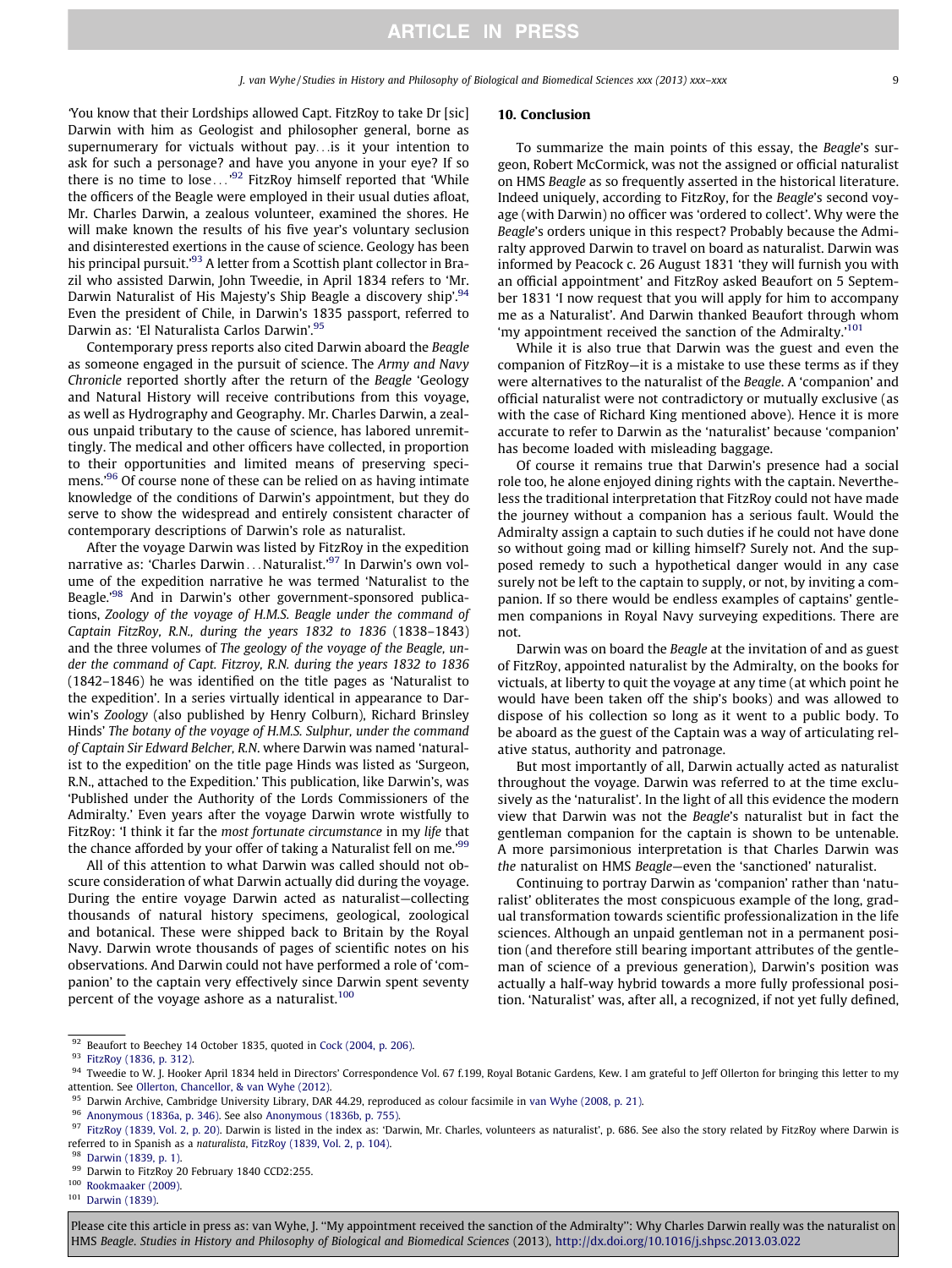<span id="page-9-0"></span>specialized role for an individual to occupy. Over the course of the nineteenth century the gentleman naturalist would become the paid naturalist. The professional naturalist would evolve into the professional scientist, paid by government, institution or industry.

Historians of science are apparently susceptible to historical claims which imply that that we have overturned old-fashioned views with our more sophisticated approaches. Thankfully this is very often the case. But this should provide no shelter for interpretations which are incorrect.

#### Acknowledgements

I am grateful to Simon Keynes, one of the most knowledgeable researchers on the Beagle voyage, for encouraging my scepticism of the 'companion' view. Gordon Chancellor has remained steadfastly encouraging and supportive. Jim Secord and Alistair Sponsel gave particularly helpful critical feedback. Sponsel also very kindly sent transcriptions from archival manuscripts from his own research and alerted me to new sources. Kees Rookmaaker also provided important assistance. My grateful thanks also to Jon Hodge and Greg Radick for helpful comments and suggestions and for helping to finally get this article into print. This article also benefited from materials sent to me several years ago by Adrian Desmond. An earlier version of this paper was presented at the British Society for the History of Science annual conference in 2010.

#### References

- Abel, C. (1818). [Narrative of a journey in the interior of China](http://refhub.elsevier.com/S1369-8486(13)00036-8/h0005). London: Longmans.
- [Anonymous \(1812\). Huber on ants.](http://refhub.elsevier.com/S1369-8486(13)00036-8/h0010) The Edinburgh Review, 20, 143–144.
- Anonymous (1826). [Regulations established by the king in council and instructions](http://refhub.elsevier.com/S1369-8486(13)00036-8/h0015) [issued by the lords commissioners of the admiralty relating to his majesty's service](http://refhub.elsevier.com/S1369-8486(13)00036-8/h0015) at sea[. London: John Murray.](http://refhub.elsevier.com/S1369-8486(13)00036-8/h0015)
- [Anonymous \(1836a\). His Majesty's ship](http://refhub.elsevier.com/S1369-8486(13)00036-8/h0020) Beagle. The Naval Magazine, 3, 346.
- [Anonymous \(1836b\). Return of the](http://refhub.elsevier.com/S1369-8486(13)00036-8/h0025) Beagle and Darwin's observations. Nautical [Magazine, 5](http://refhub.elsevier.com/S1369-8486(13)00036-8/h0025), 755.
- Armstrong, P. (2004). Darwin's other islands[. New York and London: Continuum.](http://refhub.elsevier.com/S1369-8486(13)00036-8/h0030)
- Atkins, H. (1976). Down: The home of the Darwins[. London: Royal College of Surgeons](http://refhub.elsevier.com/S1369-8486(13)00036-8/h0300) [\(Phillimore\).](http://refhub.elsevier.com/S1369-8486(13)00036-8/h0300)
- Ayres, C. E. (1932). Huxley[. New York: W. W. Norton & Co.](http://refhub.elsevier.com/S1369-8486(13)00036-8/h0035)
- Back, G. (1836). [Narrative of the Arctic land expedition to the mouth of the Great Fish](http://refhub.elsevier.com/S1369-8486(13)00036-8/h0040) River[. Philadelphia: Carey](http://refhub.elsevier.com/S1369-8486(13)00036-8/h0040).
- Barlow, N. (1945). [Charles Darwin and the voyage of the Beagle](http://refhub.elsevier.com/S1369-8486(13)00036-8/h0045). London: Pilot Press.
- Barlow, N. (Ed.). (1958). [The autobiography of Charles Darwin 1809–1882: With the](http://refhub.elsevier.com/S1369-8486(13)00036-8/h0050) [original omissions restored](http://refhub.elsevier.com/S1369-8486(13)00036-8/h0050). London: Collins.
- Beechey, F. W. (1831). [Narrative of a voyage to the Pacific and Beering's strait, to co](http://refhub.elsevier.com/S1369-8486(13)00036-8/h0305)[operate with the Polar expeditions: Performed in his majesty's ship blossom \(2 pts.\)](http://refhub.elsevier.com/S1369-8486(13)00036-8/h0305). [London: H. Colburn & R. Bentley](http://refhub.elsevier.com/S1369-8486(13)00036-8/h0305).
- Blomefield, L. J. (1887). Chapters in my life. Bath: [privately printed].
- Bowlby, J. (1990). [Charles Darwin: A new biography](http://refhub.elsevier.com/S1369-8486(13)00036-8/h0055). London: Hutchinson.
- Bowler, P. J. (1984). Evolution history of an idea[. Berkely: University of California](http://refhub.elsevier.com/S1369-8486(13)00036-8/h0400) [Press](http://refhub.elsevier.com/S1369-8486(13)00036-8/h0400).
- Bowler, P. J. (2011). [Darwin—Off the record](http://refhub.elsevier.com/S1369-8486(13)00036-8/h0065). London: Watkins.
- Brent, P. (1981). [Charles Darwin: ''A man of enlarged curiosity''](http://refhub.elsevier.com/S1369-8486(13)00036-8/h0070). London: Norton.
- Browne, J. (1995). [Charles Darwin: Voyaging](http://refhub.elsevier.com/S1369-8486(13)00036-8/h0075). London: Pimlico.
- Browne, J., & Neve, M. (Eds.). (1989). [Charles Darwin: The voyage of the Beagle](http://refhub.elsevier.com/S1369-8486(13)00036-8/h0080). [London: Penguin.](http://refhub.elsevier.com/S1369-8486(13)00036-8/h0080)
- Burkhardt, F. et al. (Eds.). (1985). [The correspondence of Charles Darwin](http://refhub.elsevier.com/S1369-8486(13)00036-8/h0310). Cambridge: [Cambridge University Press \(abbreviated CCD\).](http://refhub.elsevier.com/S1369-8486(13)00036-8/h0310)
- [Burstyn, H. L. \(1975\). If Darwin wasn't the](http://refhub.elsevier.com/S1369-8486(13)00036-8/h0085) Beagle's naturalist, why was he on board? [British Journal for the History of Science, 8](http://refhub.elsevier.com/S1369-8486(13)00036-8/h0085), 62–69.
- [Burton, J. W. \(1828\). Stephens's British insects.](http://refhub.elsevier.com/S1369-8486(13)00036-8/h0315) The Monthly Review, 39, [370](http://refhub.elsevier.com/S1369-8486(13)00036-8/h0315).
- Burton, J. W. (1837). Lectures on entomology[. London: Simpkin and Marshall](http://refhub.elsevier.com/S1369-8486(13)00036-8/h0090).
- [Camerini, J. \(1997\). Remains of the day: Early Victorians in the field. In B. Lightman](http://refhub.elsevier.com/S1369-8486(13)00036-8/h0095) (Ed.), Victorian science in context [\(pp. 354–377\). Chicago: University Press.](http://refhub.elsevier.com/S1369-8486(13)00036-8/h0095)
- [Chancellor, G., & van Wyhe, J. \(Eds.\). \(2009\).](http://refhub.elsevier.com/S1369-8486(13)00036-8/h0100) Charles Darwin's notebooks from the voyage of the Beagle[. Cambridge: University Press \(with the assistance of Kees](http://refhub.elsevier.com/S1369-8486(13)00036-8/h0100) [Rookmaaker\).](http://refhub.elsevier.com/S1369-8486(13)00036-8/h0100)
- Cock, R. (2003). Sir Francis Beaufort and the co-ordination of British scientific activity, 1829–55. PhD thesis, Cambridge University.
- [Cock, R. \(2004\). Scientific servicemen in the Royal Navy and the professionalisation](http://refhub.elsevier.com/S1369-8486(13)00036-8/h0105) [of science. In D. Knight & M. D. Eddy \(Eds.\),](http://refhub.elsevier.com/S1369-8486(13)00036-8/h0105) Science and beliefs: From natural [philosophy to natural science 1700–1900](http://refhub.elsevier.com/S1369-8486(13)00036-8/h0105) (pp. 95–112). Aldershot: Ashgate.
- Collingwood, C. (1868). [Rambles of a naturalist on the shores and waters of the China](http://refhub.elsevier.com/S1369-8486(13)00036-8/h0110) sea[. London: John Murray.](http://refhub.elsevier.com/S1369-8486(13)00036-8/h0110)
- [Dampier, W. C., & Dampier, C. D. H. \(1912\).](http://refhub.elsevier.com/S1369-8486(13)00036-8/h0115) Science and the human mind. London: [Longmans](http://refhub.elsevier.com/S1369-8486(13)00036-8/h0115).
- Darwin, C. R. (1834). Geological diary: Falkland islands. (3.1834) CUL-DAR32. 151– 152. Transcribed by John van Wyhe and Kees Rookmaaker. In J. van Wyhe (Ed.) (2002). The complete work of Charles Darwin Online: <[http://darwin](http://darwin-online.org.uk/)[online.org.uk/>](http://darwin-online.org.uk/).
- Darwin, C. R. (Ed.). (1838). [Fossil mammalia. Part 1 No. 1 of the zoology of the voyage](http://refhub.elsevier.com/S1369-8486(13)00036-8/h0125) [of H.M.S. Beagle. By Richard Owen. Edited and superintended by Charles Darwin](http://refhub.elsevier.com/S1369-8486(13)00036-8/h0125). [London: Smith Elder and Co](http://refhub.elsevier.com/S1369-8486(13)00036-8/h0125).
- Darwin, C. R. (1839). [Journal and remarks, 1832–1836](http://refhub.elsevier.com/S1369-8486(13)00036-8/h0320). London: Henry Colburn.
- Darwin, C. R. (1859). [On the origin of species by means of natural selection, or the](http://refhub.elsevier.com/S1369-8486(13)00036-8/h0120) [preservation of favoured races in the struggle for life](http://refhub.elsevier.com/S1369-8486(13)00036-8/h0120). London: John Murray.
- Darwin, F. (1887). [The life and letters of Charles Darwin](http://refhub.elsevier.com/S1369-8486(13)00036-8/h0325) (Vol. 1). London: John [Murray](http://refhub.elsevier.com/S1369-8486(13)00036-8/h0325).
- [Darwin, F. \(1912\). FitzRoy and Darwin, 1831–36.](http://refhub.elsevier.com/S1369-8486(13)00036-8/h0130) Nature, 88, 547–548.
- de Vries-Evans, S. (1993). [Conrad martens on the Beagle and in Australia](http://refhub.elsevier.com/S1369-8486(13)00036-8/h0280). Chapel Hill, [Brisbane: Pandanus Press](http://refhub.elsevier.com/S1369-8486(13)00036-8/h0280).
- [Desmond, A., Browne, J., & Moore, J. \(2004\).](http://refhub.elsevier.com/S1369-8486(13)00036-8/h0150) Darwin, Charles Robert (1809–1882). [Oxford: University Press. Oxford Dictionary of National Biography](http://refhub.elsevier.com/S1369-8486(13)00036-8/h0150).
- [Desmond, A., & Moore, J. \(1992\).](http://refhub.elsevier.com/S1369-8486(13)00036-8/h0140) Darwin. London: Penguin.
- [Desmond, A., & Moore, J. \(2009\).](http://refhub.elsevier.com/S1369-8486(13)00036-8/h0145) Darwin's sacred cause. London: Penguin.
- Dillon, P. (1829). [Narrative and successful result of a voyage in the South Seas](http://refhub.elsevier.com/S1369-8486(13)00036-8/h0335) (Vol. 1). [London: Hurst, Chance & Co](http://refhub.elsevier.com/S1369-8486(13)00036-8/h0335).
- Egerton, F. N. (2003). [Hewett Cottrell Watson: Victorian plant ecologist and](http://refhub.elsevier.com/S1369-8486(13)00036-8/h0155) evolutionist[. Aldershot: Ashgate.](http://refhub.elsevier.com/S1369-8486(13)00036-8/h0155)
- [Endersby, J. \(2006\). Wallace redux?](http://refhub.elsevier.com/S1369-8486(13)00036-8/h0160) Minerva, 44, 209–218.
- Endersby, J. (Ed.). (2009). Origin of species[. Cambridge: University Press.](http://refhub.elsevier.com/S1369-8486(13)00036-8/h0165)
- [FitzRoy, R. \(1836\). Sketch of the surveying voyages of His Majesty's Ships Adventure](http://refhub.elsevier.com/S1369-8486(13)00036-8/h0170) and Beagle[, 1825–1836. Commanded by Captains P. P. King, P. Stokes, and R.](http://refhub.elsevier.com/S1369-8486(13)00036-8/h0170) Fitz-Roy, Royal Navy. [Journal of the Geological Society of London, 6](http://refhub.elsevier.com/S1369-8486(13)00036-8/h0170), 311–343.
- FitzRoy, R. (1839). [Narrative of the surveying voyages of His Majesty's Ships Adventure](http://refhub.elsevier.com/S1369-8486(13)00036-8/h0340) [and Beagle between the years 1826 and 1836](http://refhub.elsevier.com/S1369-8486(13)00036-8/h0340) (3 Vols.). London: Henry Colburn.
- [Forbes, E. \(1844\). Report on the Mollusca and Radiata of the Aegean Sea, and on](http://refhub.elsevier.com/S1369-8486(13)00036-8/h0175) [their distribution, considered as bearing on geology.](http://refhub.elsevier.com/S1369-8486(13)00036-8/h0175) Report of the British [Association for the Advancement of Science for, 1843](http://refhub.elsevier.com/S1369-8486(13)00036-8/h0175), 129–193.
- Forbes, E. (1855). [Literary papers by the late Professor Edward Forbes](http://refhub.elsevier.com/S1369-8486(13)00036-8/h0180). F. R. S. London: [Lovell, Reeve.](http://refhub.elsevier.com/S1369-8486(13)00036-8/h0180)
- Franklin, J., & Richardson, J. (1828). [Narrative of a second expedition to the shores of](http://refhub.elsevier.com/S1369-8486(13)00036-8/h0185) the polar sea[. Philadelphia: Carey.](http://refhub.elsevier.com/S1369-8486(13)00036-8/h0185)
- [Ghiselin, M. T. \(2009\). Darwin: A reader's guide.](http://refhub.elsevier.com/S1369-8486(13)00036-8/h0190) Occasional Papers of the California [Academy of Sciences, 155](http://refhub.elsevier.com/S1369-8486(13)00036-8/h0190), 1–185.
- Gould, S. J. (1977). Ever since Darwin[. New York: Norton](http://refhub.elsevier.com/S1369-8486(13)00036-8/h0195).
- [Gruber, J. W. \(1969\). Who was the](http://refhub.elsevier.com/S1369-8486(13)00036-8/h0200) Beagle's naturalist. British Journal for the History of Science, 4[, 266–282](http://refhub.elsevier.com/S1369-8486(13)00036-8/h0200).
- 
- Herbert, S. (2005). Charles Darwin, geologist[. Ithaca: Cornell University Press](http://refhub.elsevier.com/S1369-8486(13)00036-8/h0205). [Hodge, J., & Radick, G. \(Eds.\). \(2003\).](http://refhub.elsevier.com/S1369-8486(13)00036-8/h0210) The Cambridge companion to Darwin. [Cambridge: University Press.](http://refhub.elsevier.com/S1369-8486(13)00036-8/h0210)
- Hooker, W. J. (1829–1840). Flora Boreali-Americana [\(2 Vols.\). London: H. G. Bohn](http://refhub.elsevier.com/S1369-8486(13)00036-8/h0345). [Johnson, S., Walker, J., & Jameson, R. S. \(Eds.\). \(1827\).](http://refhub.elsevier.com/S1369-8486(13)00036-8/h0215) A dictionary of the English language[. London: William Pickering.](http://refhub.elsevier.com/S1369-8486(13)00036-8/h0215)
- Jukes, J. B. (1847). [Narrative of the surveying voyage of H. M. S. Fly](http://refhub.elsevier.com/S1369-8486(13)00036-8/h0350) (2 Vols.). London: [Boone](http://refhub.elsevier.com/S1369-8486(13)00036-8/h0350).
- [Keevil, J. J. \(1943\). Robert McCormick, R. N. The stormy petrel of naval medicine.](http://refhub.elsevier.com/S1369-8486(13)00036-8/h0220) [Journal of the Royal Naval Medical Service, 29](http://refhub.elsevier.com/S1369-8486(13)00036-8/h0220), 36–62.
- Keynes, R. D. (1984). Charles Darwin's Beagle diary[. Cambridge: University Press](http://refhub.elsevier.com/S1369-8486(13)00036-8/h0225).
- Keynes, R. D. (2002). [Fossils, finches and fuegians](http://refhub.elsevier.com/S1369-8486(13)00036-8/h0230). London: Harper Collins.
- King, R. (1836). [Narrative of a journey to the shores of the Arctic Ocean](http://refhub.elsevier.com/S1369-8486(13)00036-8/h0355) (2 Vols.). [London: Bentely](http://refhub.elsevier.com/S1369-8486(13)00036-8/h0355).
- King, P. P. (1839). [Narrative of the surveying voyages of His Majesty's Ships Adventure](http://refhub.elsevier.com/S1369-8486(13)00036-8/h0360) [and Beagle between the years 1826 and 1836](http://refhub.elsevier.com/S1369-8486(13)00036-8/h0360) (3 Vols.). London: Henry Colburn.
- Livingstone, D. N. (1997). Darwin's forgotten defenders[. Vancouver: Regent College](http://refhub.elsevier.com/S1369-8486(13)00036-8/h0235) [Publishing](http://refhub.elsevier.com/S1369-8486(13)00036-8/h0235).
- Lort Stokes, J. (1846). Discoveries in Australia [\(Vol. 1\). London: Boone](http://refhub.elsevier.com/S1369-8486(13)00036-8/h0365).
- McCormick, R. (1884). Voyages of discovery in the Arctic and Antarctic seas, and round the world (2 Vols.). London: Sampson.
- Moorehead, A. (1969). Darwin and the Beagle[. New York: Harper & Row.](http://refhub.elsevier.com/S1369-8486(13)00036-8/h0240)
- [Ollerton, J., Chancellor, G., & van Wyhe, J. \(2012\). John Tweedie and Charles Darwin](http://refhub.elsevier.com/S1369-8486(13)00036-8/h0245) in buenos aires. [Notes and Records of the Royal Society, 66](http://refhub.elsevier.com/S1369-8486(13)00036-8/h0245)(2), 115–124.
- Parry, W. E. (1826). [Journal of a third voyage for the discovery of a north-west passage,](http://refhub.elsevier.com/S1369-8486(13)00036-8/h0250) [from the Atlantic to the Pacific](http://refhub.elsevier.com/S1369-8486(13)00036-8/h0250). Philadelphia: Carey.
- Porter, D. (1985). The Beagle [collector and his collections. In D. Kohn \(Ed.\),](http://refhub.elsevier.com/S1369-8486(13)00036-8/h0255) Darwinian heritage[. Princeton: University Press.](http://refhub.elsevier.com/S1369-8486(13)00036-8/h0255)
- [Richardson, J. \(1829–1837\).](http://refhub.elsevier.com/S1369-8486(13)00036-8/h0375) Fauna Boreali-Americana (4 Vols.). London: John [Murray](http://refhub.elsevier.com/S1369-8486(13)00036-8/h0375).
- Rookmaaker, Kees (2009). Darwin's itinerary on the voyage of the Beagle', [<http://](http://darwin-online.org.uk/content/frameset?viewtype=text&itemID=A575&pageseq=1) [darwin-online.org.uk/content/](http://darwin-online.org.uk/content/frameset?viewtype=text&itemID=A575&pageseq=1)
- [frameset?viewtype=text&itemID=A575&pageseq=1](http://darwin-online.org.uk/content/frameset?viewtype=text&itemID=A575&pageseq=1)>. In Wyhe, John van (ed.) (2002). The complete work of Charles Darwin Online: <[http://darwin](http://darwin-online.org.uk/)[online.org.uk/>](http://darwin-online.org.uk/).
- Ruse, M. (2009). The origin of the origin. In [The Cambridge companion to the ''origin of](http://refhub.elsevier.com/S1369-8486(13)00036-8/h0260) species''[. Cambridge: University Press](http://refhub.elsevier.com/S1369-8486(13)00036-8/h0260).
- Stanbury, D. (1982). H.M.S. 'Beagle[' and the peculiar service. In R. G. Chapman & C. T.](http://refhub.elsevier.com/S1369-8486(13)00036-8/h0265) Duval (Eds.), [Charles Darwin 1809–1882: A centennial commemorative](http://refhub.elsevier.com/S1369-8486(13)00036-8/h0265). [Wellington, New Zealand: Nova Pacifica.](http://refhub.elsevier.com/S1369-8486(13)00036-8/h0265)
- Steel, E. (2011). [He is no loss: Robert McCormick and the voyage of HMS Beagle](http://refhub.elsevier.com/S1369-8486(13)00036-8/h0380).
- [London: The British Society for the History of Science \(BSHS\) \(Monograph 14\)](http://refhub.elsevier.com/S1369-8486(13)00036-8/h0380). [Sulloway, F. \(1982\). Darwin and his finches: The evolution of a legend.](http://refhub.elsevier.com/S1369-8486(13)00036-8/h0270) Journal of the [History of Biology, 15](http://refhub.elsevier.com/S1369-8486(13)00036-8/h0270), 1–53.